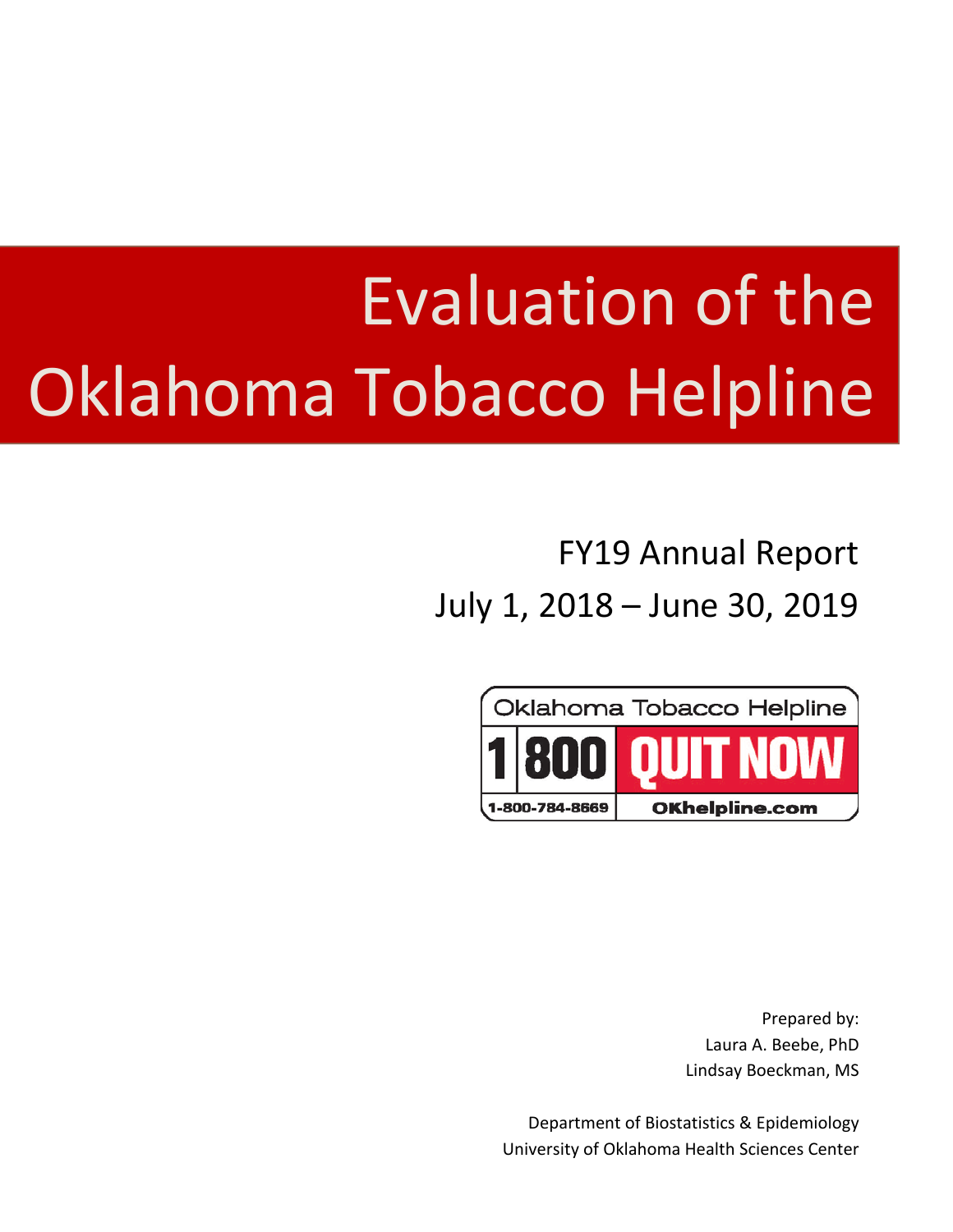# Table of Contents

| Demographic Characteristics of Tobacco Users Registering with the Helpline during FY19 9 |
|------------------------------------------------------------------------------------------|
| Tobacco Users Reporting Mental Health and Substance Abuse Disorders  12                  |
|                                                                                          |
|                                                                                          |
|                                                                                          |
| E-Cigarette Use among Tobacco Users Registering for Helpline Services 15                 |
|                                                                                          |
|                                                                                          |
|                                                                                          |
|                                                                                          |
|                                                                                          |
|                                                                                          |
|                                                                                          |
|                                                                                          |
|                                                                                          |
| Health Status, Home Smoking Policy and Reasons for Calling the Helpline  24              |
|                                                                                          |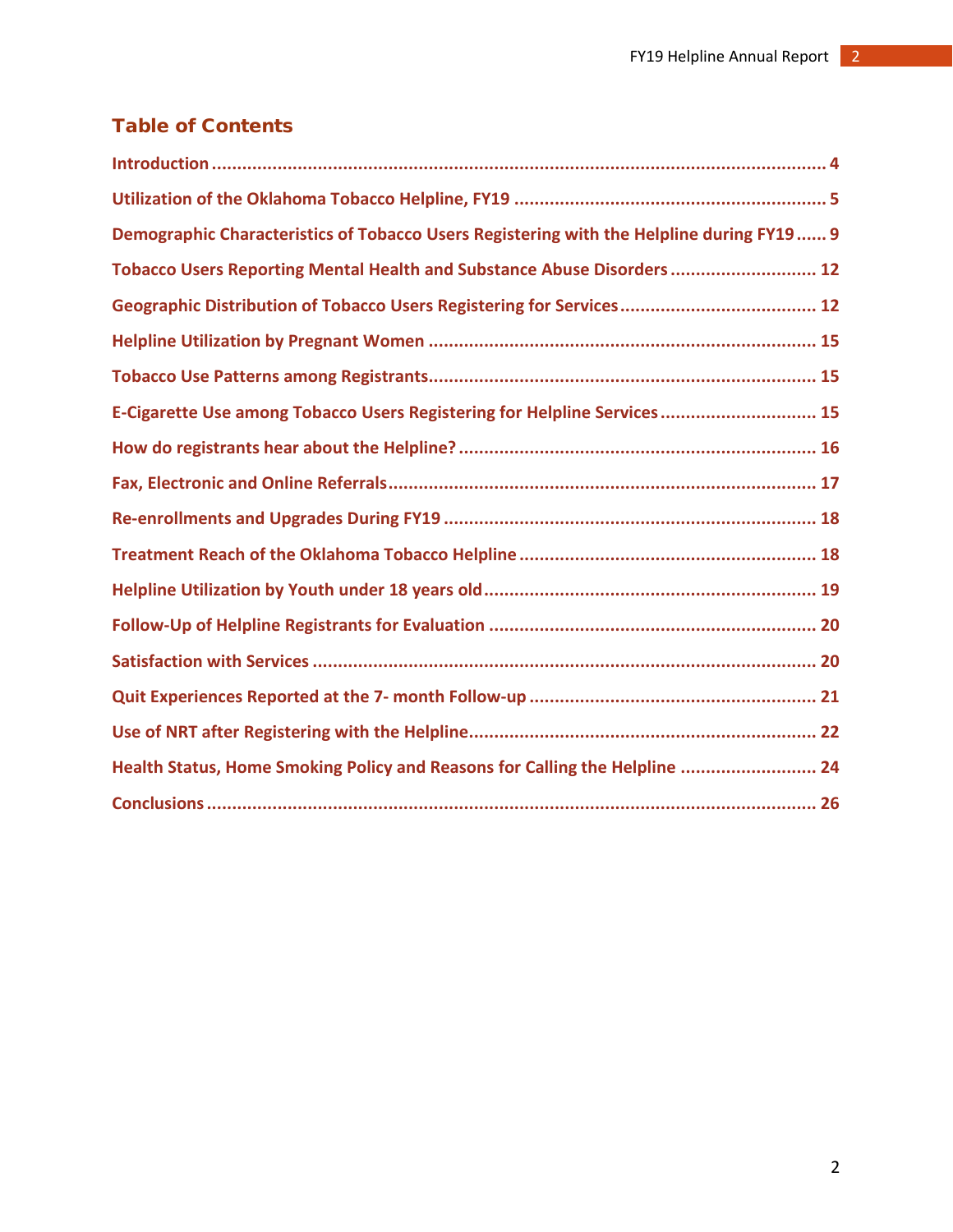Evaluation data from FY19 demonstrate that the Oklahoma Tobacco Helpline continues to provide a valuable, effective service to Oklahomans who use tobacco. The Helpline, administered by Optum, Inc. and evaluated by the Hudson College of Public Health at the OU Health Sciences Center, has operated since 2003, helping tens of thousands of Oklahoma tobacco users quit. Key findings from the FY19 evaluation include:

# **Key Findings:**

- During FY19, **30,046 tobacco users registered for services** from the Oklahoma Tobacco Helpline. This is very similar to what was observed in FY18 (n=29,885 tobacco users).
- The FY19 Helpline treatment reach was **3.3%** of all tobacco users in the state.
- Across all Helpline registrants, **94.9% reported overall satisfaction** ratings of 'very,' 'mostly,' or 'somewhat' satisfied with Helpline services, with only 4.4% 'not at all' satisfied.
- At the 7-month follow-up survey, **31.5% of all participants reported not smoking for one month or longer**, exceeding the NAQC benchmark for quit rates (30%).
- Tobacco users from **all 77 Oklahoma counties** contacted the Helpline for services in FY19. Of tobacco users registering for services, 17% came from Oklahoma County and another 15% came from Tulsa County.
- **Almost half (46%) of tobacco users chose Individual Services**, which could include one or more of the following: a 2-week starter kit of NRT, text messages, emails, web-based support and a quit guide. Of these, the percentage of participants who were abstinent 30 or more days at the 7-month follow-up was 28.2%.
- **Another 9,236 (31%) tobacco users enrolled in the multiple call proactive telephone program**. Tobacco users who enrolled in the multiple call program 8+ weeks of NRT (single or combination NRT) achieved very high 30-day abstinence rates of 38.1%.
- **More than three-quarter (77%) received NRT** from the Helpline.
- During FY19, health professionals and health systems across the state referred 3,312 tobacco users by fax, 7,135 by electronic referral, and **11,402** by online referral. However, only **13% of referrals resulted in a Helpline registration**.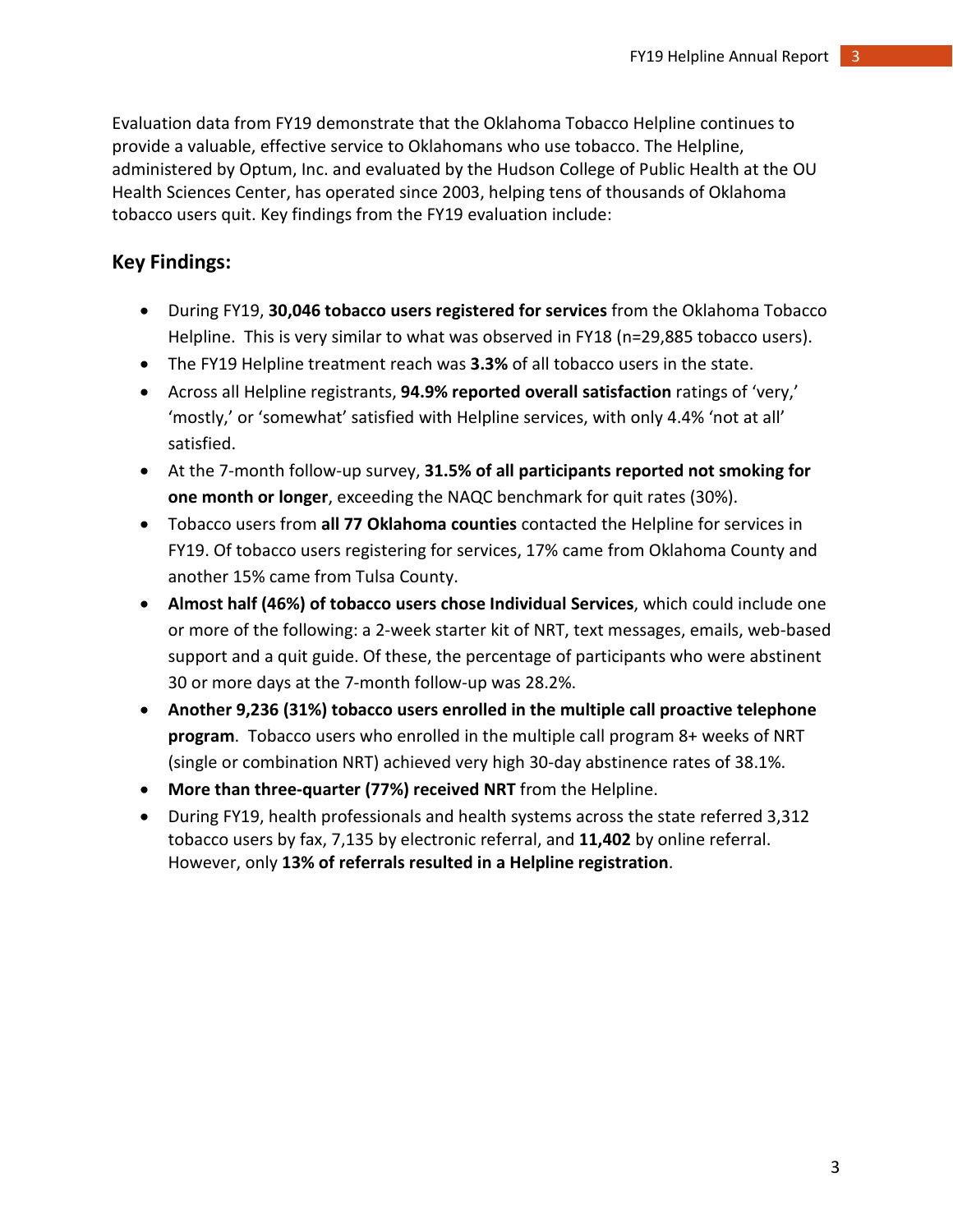#### <span id="page-3-0"></span>**Introduction**

The Department of Biostatistics and Epidemiology within the University of Oklahoma Health Sciences Center is the independent evaluator for the Oklahoma Tobacco Helpline. The evaluation team uses registration data from Optum, the Helpline service provider, to report registration and utilization patterns. Participant satisfaction with Helpline services and participant success in quitting tobacco are evaluated through a 7-month follow-up survey of a random sample of registrants. Professional Data Analysts (PDA) is contracted to conduct the follow-up survey. The FY19 evaluation demonstrates that the Oklahoma Tobacco Helpline continues to provide a valuable and necessary service to Oklahoma residents across the state and to reach tobacco users from groups with disparities in tobacco use and related health outcomes.

During FY19, the Oklahoma Tobacco Helpline continued to provide all of the services provided in the previous year, including phone, web, text messages, emails, and nicotine replacement therapy (NRT). Tobacco users could choose the traditional telephone counseling program (**Helpline**) with optional nicotine replacement therapy (NRT), web-based assistance, text messaging, emails, and a Quit Guide. Health insurance status determines who is eligible for the single call program versus the multiple call program. Tobacco users with private insurance are only eligible for the single call telephone intervention plus two weeks of nicotine replacement therapy (NRT). State employees with HealthChoice are eligible for the multiple call program (which includes up to 10 proactive calls from a Quit Coach) and up to 12 weeks of NRT. Uninsured and Medicare recipients are eligible for the multiple call program with up to 8 weeks of free NRT, and Medicaid beneficiaries receive the multiple call program plus a 2-week supply of NRT. Pregnant smokers, regardless of insurance status, receive a 10-call Helpline intervention specifically designed for the special needs of these women.

Tobacco users could also choose **Individual Services**, which do not include the telephone counseling. Any participant, regardless of health insurance status, could select one or more of the following: a starter kit (2-weeks) of NRT with a follow-up telephone call, text messages, emails, and a Quit Guide.

4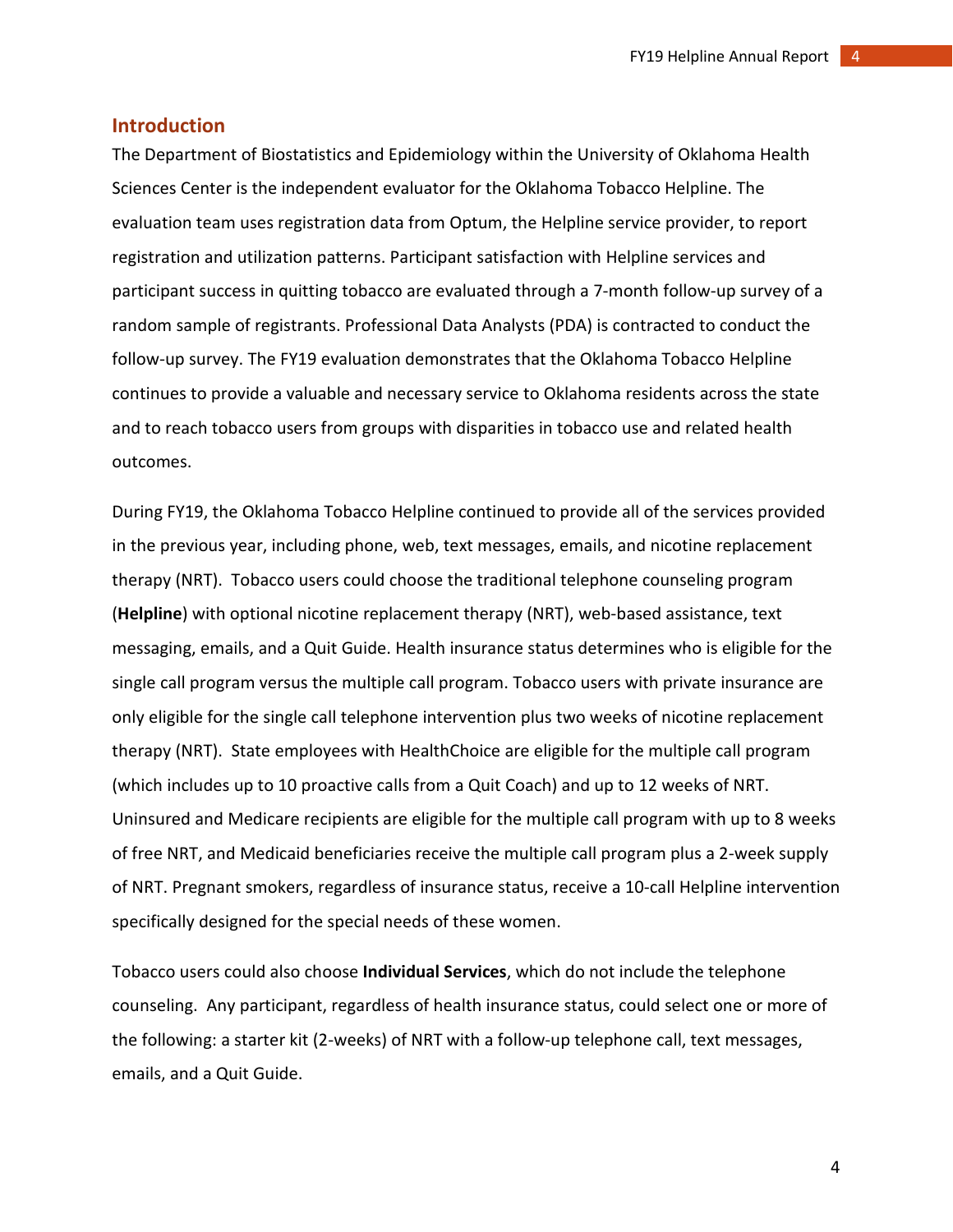A final option for tobacco users is **WebCoach**, which includes web-based assistance with quitting, with optional NRT (2-week starter kit), text messages, emails, and a downloadable Quit Guide.

#### <span id="page-4-0"></span>**Utilization of the Oklahoma Tobacco Helpline, FY19**

During FY19, from July 1, 2018 through June 30, 2019, a total of 30,046 tobacco users registered for services by calling the 1-800-QUITNOW telephone number, registering online or through the referral from a healthcare provider. This is very similar to what was observed in FY18 (n=29,885 tobacco users). In addition to tobacco users, the total Helpline registrants included 51 health care providers, 65 friends and family members of tobacco users (proxy callers), and 201 people from the general public who accessed the Helpline for tobacco cessation information (Figure 1).





Some tobacco users registered for services more than once during FY19 (see page 18). For this report, tobacco users are only counted one time and they are classified according to the most intensive service received (Multiple Call > Single Call > WebCoach > Individual Services).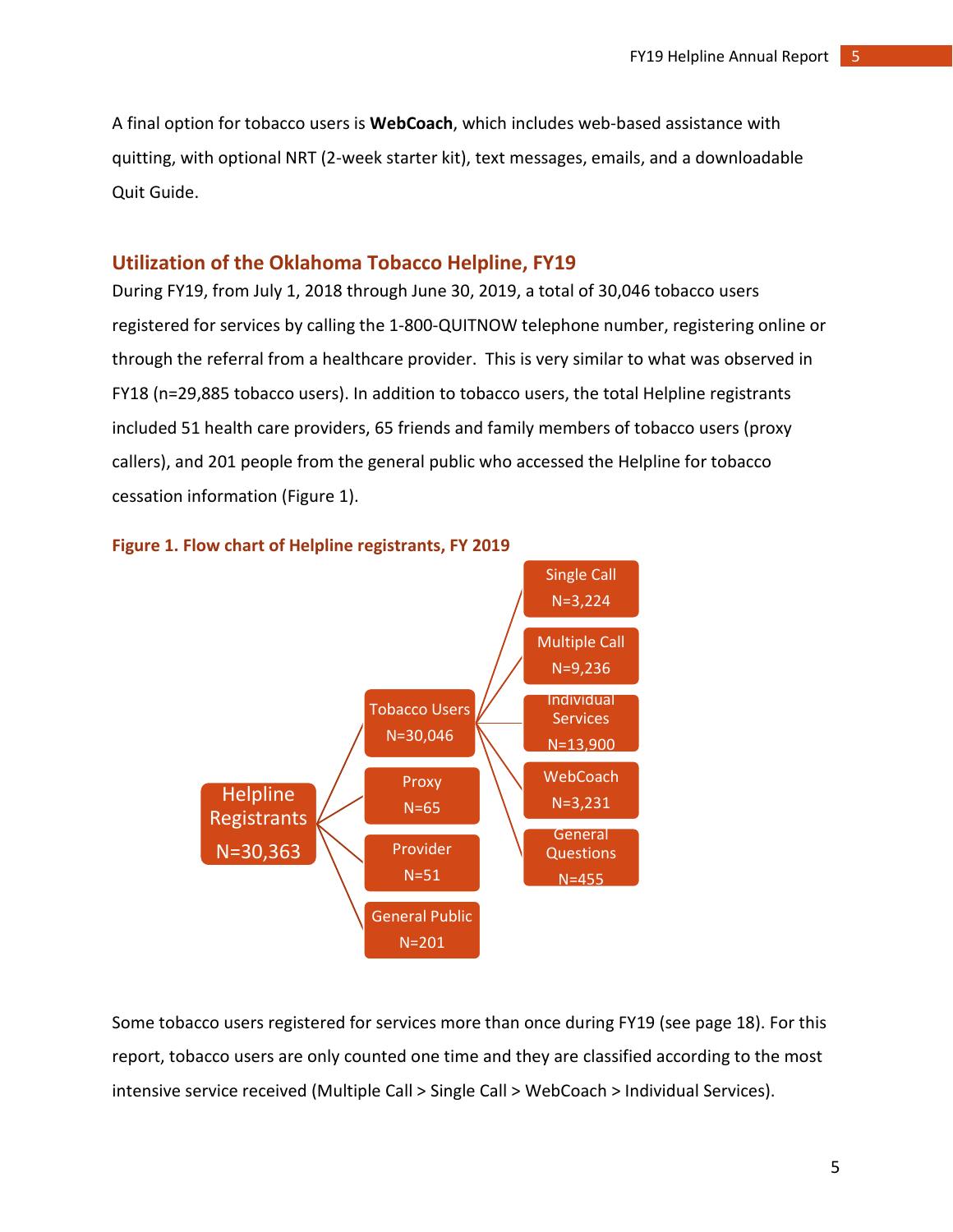Of the 30,046 tobacco users, 46.3% (n=13,900) registered for Individual Services without the call program (Table 1). Another 9,236 (30.7%) enrolled in the multiple call proactive telephone cessation program, and 3,224 (10.7%) enrolled in the single call telephone cessation program. An additional 10.8% (n=3,231) registered for the WebCoach program. There were 455 (1.5%) tobacco users who requested tobacco cessation general information only.

|                     | N      | ℅     |
|---------------------|--------|-------|
| Single call         | 3,224  | 10.7% |
| Multiple call       | 9,236  | 30.7% |
| Individual Services | 13,900 | 46.3% |
| WebCoach            | 3,231  | 10.8% |
| General questions   | 455    | 1.5%  |

**Table 1. Helpline registrants (Tobacco Users) by service, FY19 (n=30,046)**

Among multiple call participants, the average number of completed intervention calls in FY19 was 1.6 calls. Almost 22% registered but did not complete any Helpline calls. About 42% completed only one call (Figure 2).





Tobacco users who want to quit may also receive NRT from the Helpline, and the vast majority (78.1%) did (Figure 3). About one out of five tobacco users received no NRT from the Helpline, which could be attributed to contraindications for its use, or participant preference to not use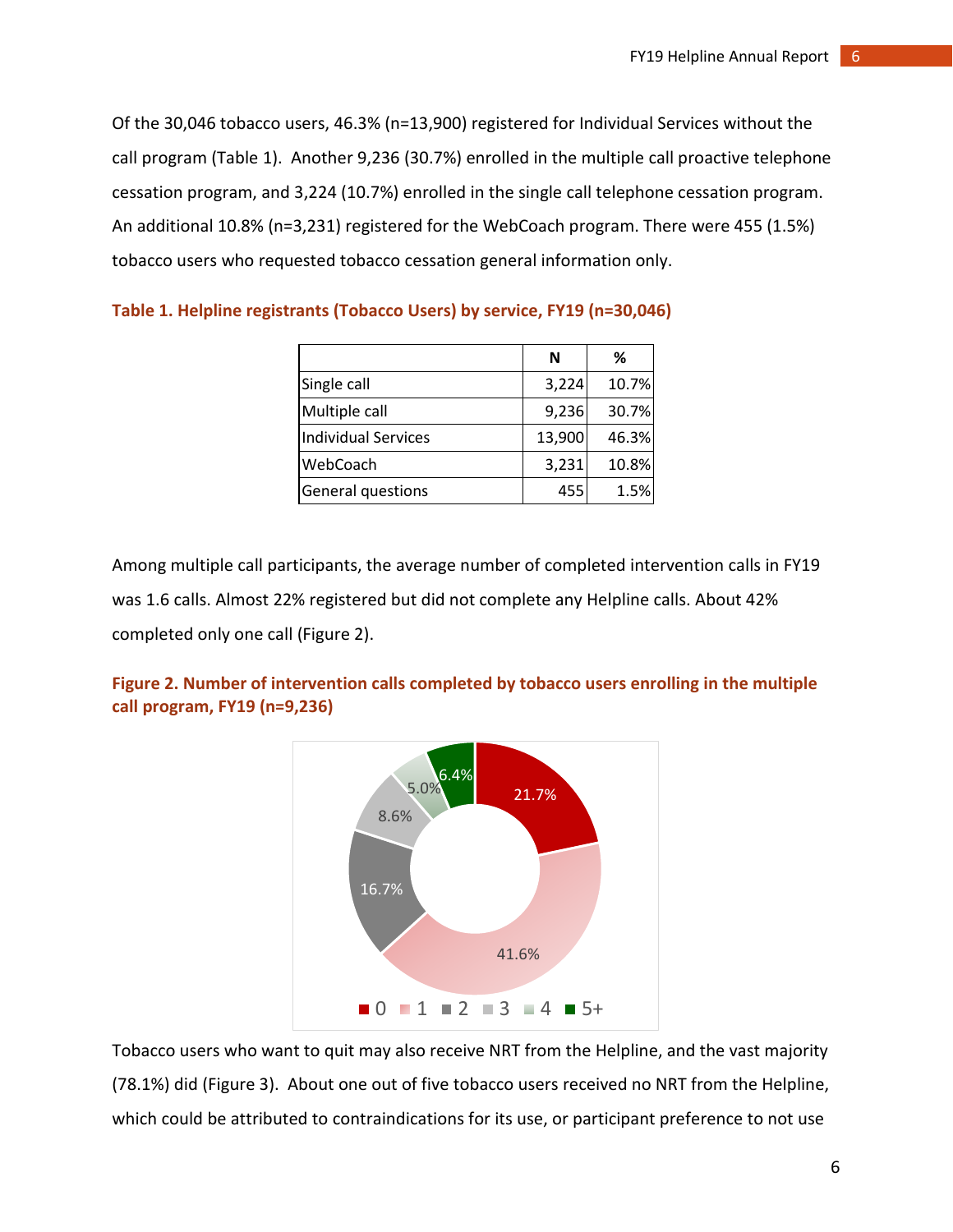NRT. Nearly 87% of tobacco users registering for Individual Services (n=12,023 of the 13,900) received NRT from the Helpline.





The majority of tobacco users received only the patch (53.7%), while 15.0% received gum and 12.1% received the lozenge (Table 2). About 19% received some form of combo NRT.

#### **Table 2. Type of NRT received from the Helpline among tobacco users receiving NRT, FY19 (n=23,106)**

| <b>Type of NRT</b>     | N      | ℅     |
|------------------------|--------|-------|
| Gum                    | 3,459  | 15.0% |
| Lozenge                | 2,801  | 12.1% |
| Patch                  | 12,406 | 53.7% |
| Gum and Lozenge        | 117    | 0.5%  |
| Patch and Gum          | 1,926  | 8.3%  |
| Patch and Lozenge      | 2,335  | 10.1% |
| Patch, Gum and Lozenge | 62     | 0.3%  |

<sup>\*</sup>excludes tobacco users who did not receive intervention (General questions, n=455)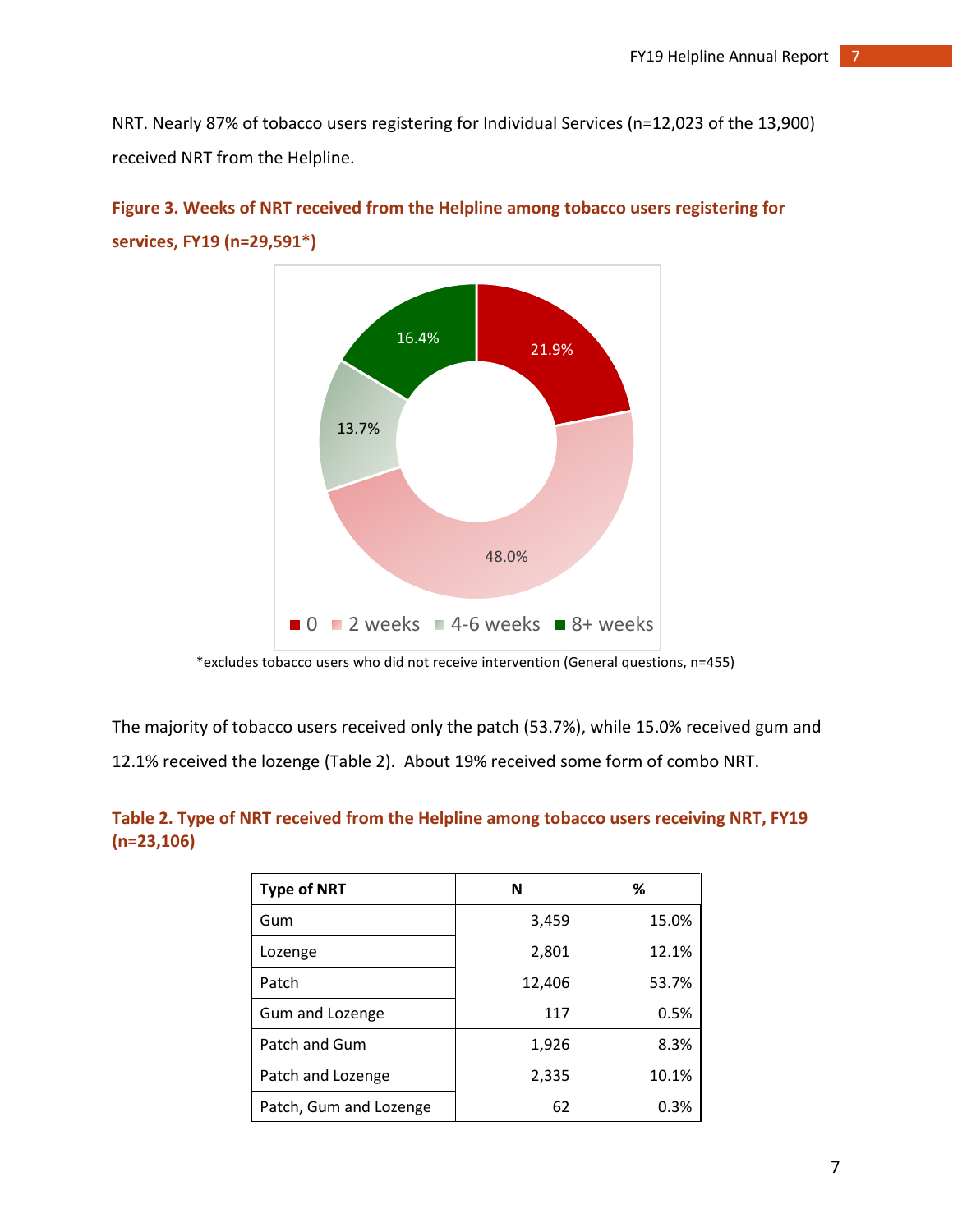Across all programs available to tobacco users wanting to quit, about a third received text messages and/or email messages. Those enrolled in the Single call program had the highest percentage opting for text (44.0%) and WebCoach participants were more likely to receive emails messages (33.9%, Table 3).

| Program                    | <b>Text messages</b> | <b>Email messages</b> |
|----------------------------|----------------------|-----------------------|
| Multiple Call Program      | 35.5%                | 27.4%                 |
| Single Call Program        | 44.0%                | 24.2%                 |
| <b>Individual Services</b> | 26.2%                | 31.6%                 |
| WebCoach                   | 36.0%                | 33.9%                 |
| All tobacco users*         | 32.1%                | 29.7%                 |

| Table 3. Percent of tobacco users receiving text and email messages, by program, FY19 |  |  |  |
|---------------------------------------------------------------------------------------|--|--|--|
|---------------------------------------------------------------------------------------|--|--|--|

\*excludes those receiving "General information"

In addition, 67% of single call participants and 45% of multiple call participants also registered for the integrated WebCoach program to support their telephone-based coaching.

The number of tobacco users registering with the Helpline in FY19 spiked in July of 2018 (Figure 4), most likely due to the tobacco tax increase that went into effect July 1. Consistent with past experience, registrations for quitline services spike around the time of a tax increase due to the increased cost of cigarettes and greater media attention. The slight increase in January corresponds to New Year's resolutions that many smokers make to quit smoking,

#### **Figure 4. Tobacco users registering with the Helpline by month, FY19**

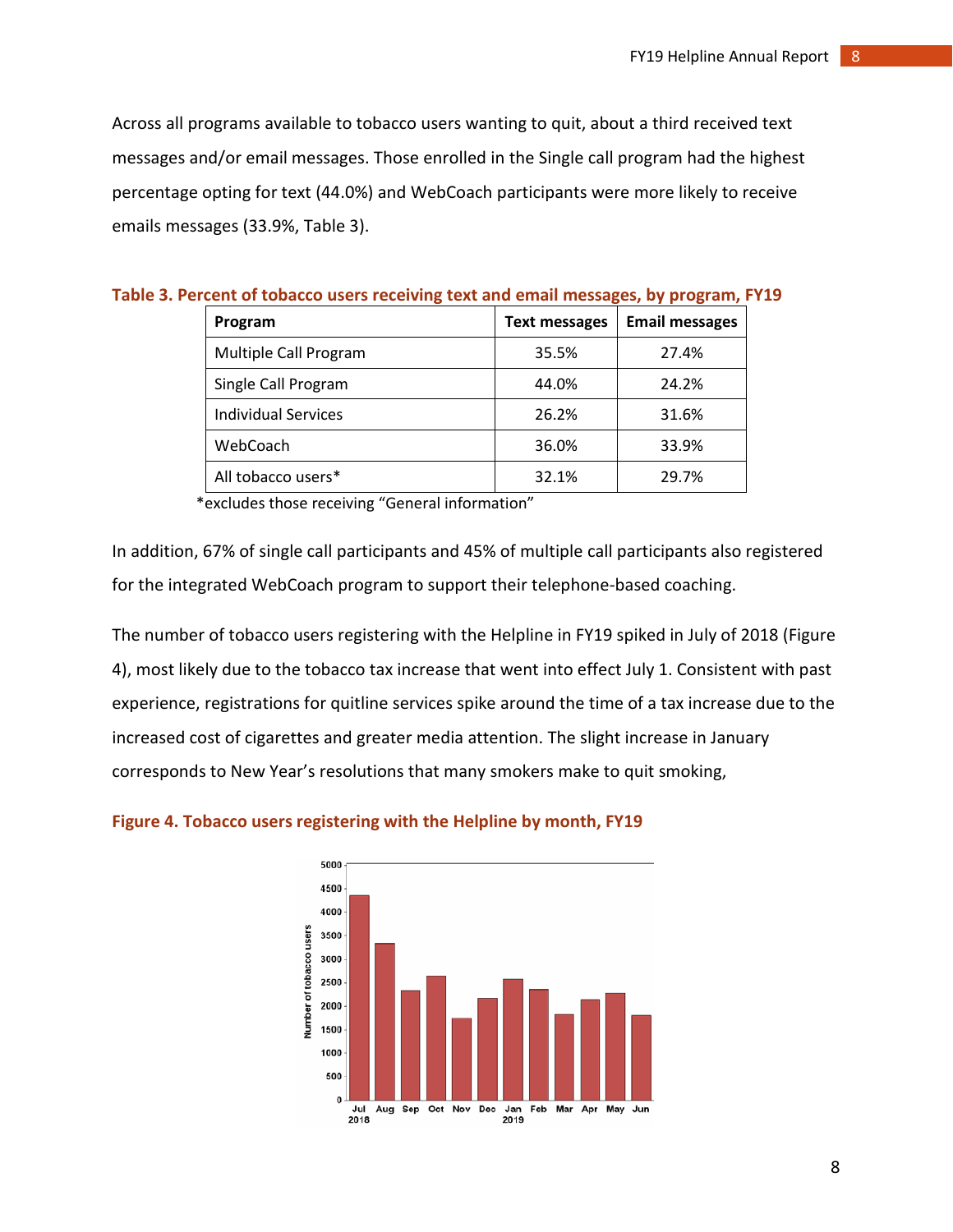# <span id="page-8-0"></span>**Demographic Characteristics of Tobacco Users Registering with the Helpline during FY19**

Demographic characteristics were collected and reported for **29,591 tobacco users** registering for services. This does not include those requesting "general information." In addition, a limited set of demographic questions were asked of tobacco users registering for Individual Services and via the website; thus, some variables in the table below have a high number of "missing" responses. Additionally, changes were implemented in the collection of participant race, allowing for multiple responses.

Almost two-thirds (61.7%) of tobacco users registering with the Helpline were female (Table 4). Registrants were also mostly white (72.4%) and non-Hispanic (92.2%). Five percent of registrants identified as multiracial. Although 9.7% of registrants identified as American Indian alone, when any identification of American Indian race was counted (alone and part of multiracial response) the proportion increased to 13.2%. During FY19, a majority of registrants was under the age of 55 (69.5%).

Tobacco users who register and who identify themselves as American Indian are asked if they are an enrolled member of a tribe, and if so, what tribe. Among registrants who identified themselves as "American Indian," 78% reported tribal affiliation, which is much lower than observed in past years (98% in FY18). This may be due to changes in the way race was asked, allowing for multiple races to be selected. In fact, about 30% of those identifying as American Indian also identified as another race. Among those reporting tribal affiliation, Cherokee Nation accounted for 42% of responses; while Choctaw Nation was reported by 17%.

Consistent with prior years, 55.3% of tobacco users registering for services had incomes of less than \$20,000 in FY19, and 16.6% had less than a high school degree. In addition, 15.2% of tobacco users registering were Medicaid recipients, and 39.8% were uninsured (Table 5).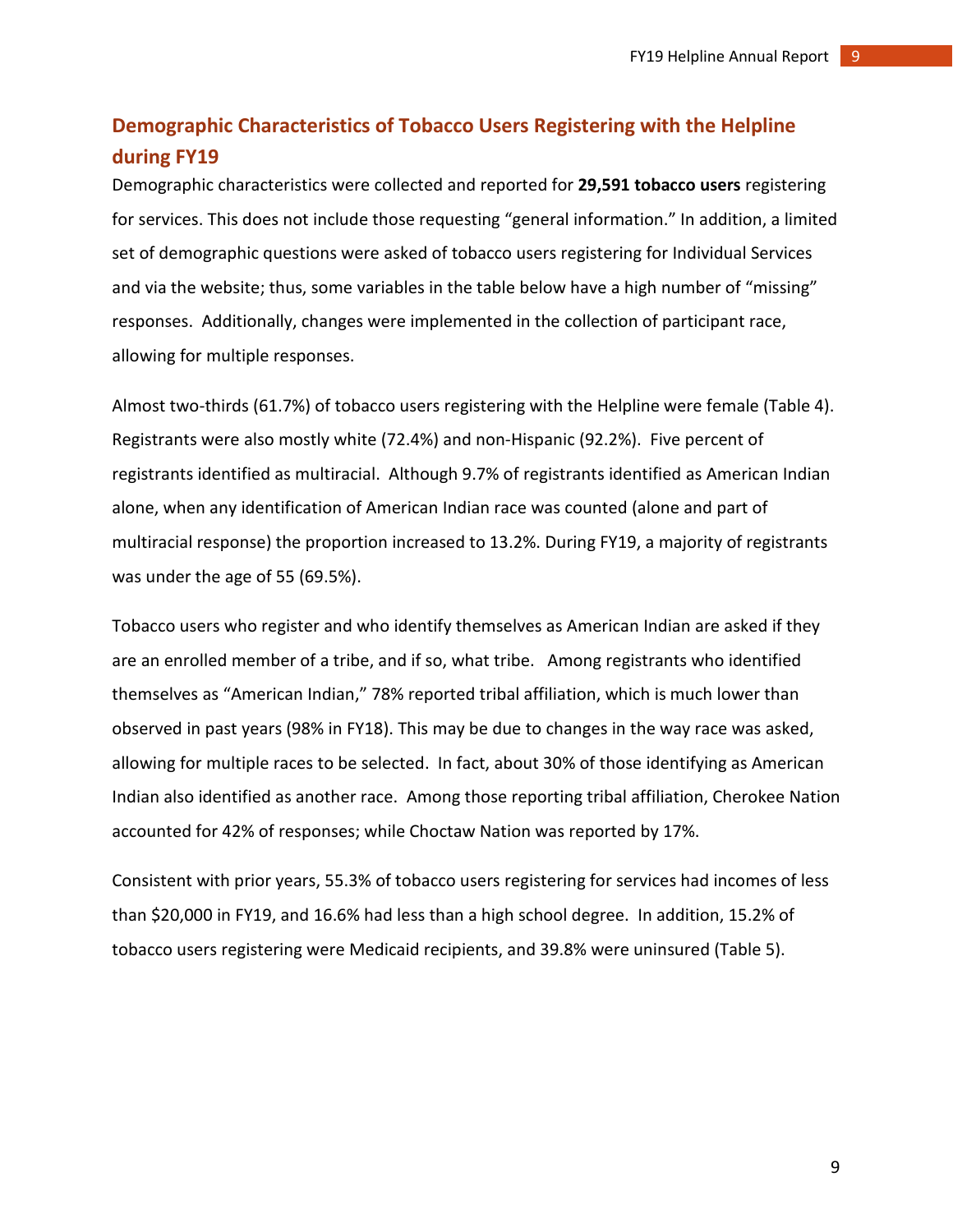| <b>Demographics</b> |                                  | N     | %     |
|---------------------|----------------------------------|-------|-------|
| Gender              | Female                           | 18268 | 61.7% |
|                     | Male                             | 11323 | 38.3% |
| Race                | White                            | 20629 | 72.4% |
|                     | <b>Black or African American</b> | 1958  | 6.9%  |
|                     | American Indian/Alaskan Native   | 2766  | 9.7%  |
|                     | Multiracial                      | 1422  | 5.0%  |
|                     | Other                            | 878   | 3.1%  |
|                     | Not Known, Refused               | 843   | 3.0%  |
|                     | Missing                          | 1095  |       |
| Ethnicity           | Hispanic                         | 1154  | 4.1%  |
|                     | Non-Hispanic                     | 26117 | 92.2% |
|                     | Not Known, Refused               | 1043  | 3.7%  |
|                     | Missing                          | 1277  |       |
| Age                 | 18-24                            | 2049  | 6.9%  |
|                     | 25-34                            | 6269  | 21.2% |
|                     | 35-44                            | 6409  | 21.7% |
|                     | 45-54                            | 5834  | 19.7% |
|                     | 55-64                            | 5902  | 19.9% |
|                     | 65-74                            | 2534  | 8.6%  |
|                     | $75+$                            | 587   | 2.0%  |
|                     | Missing                          | 7     |       |

# **Table 4. Gender, race/ethnicity and age of Helpline registrants, FY19 (n=29,591)**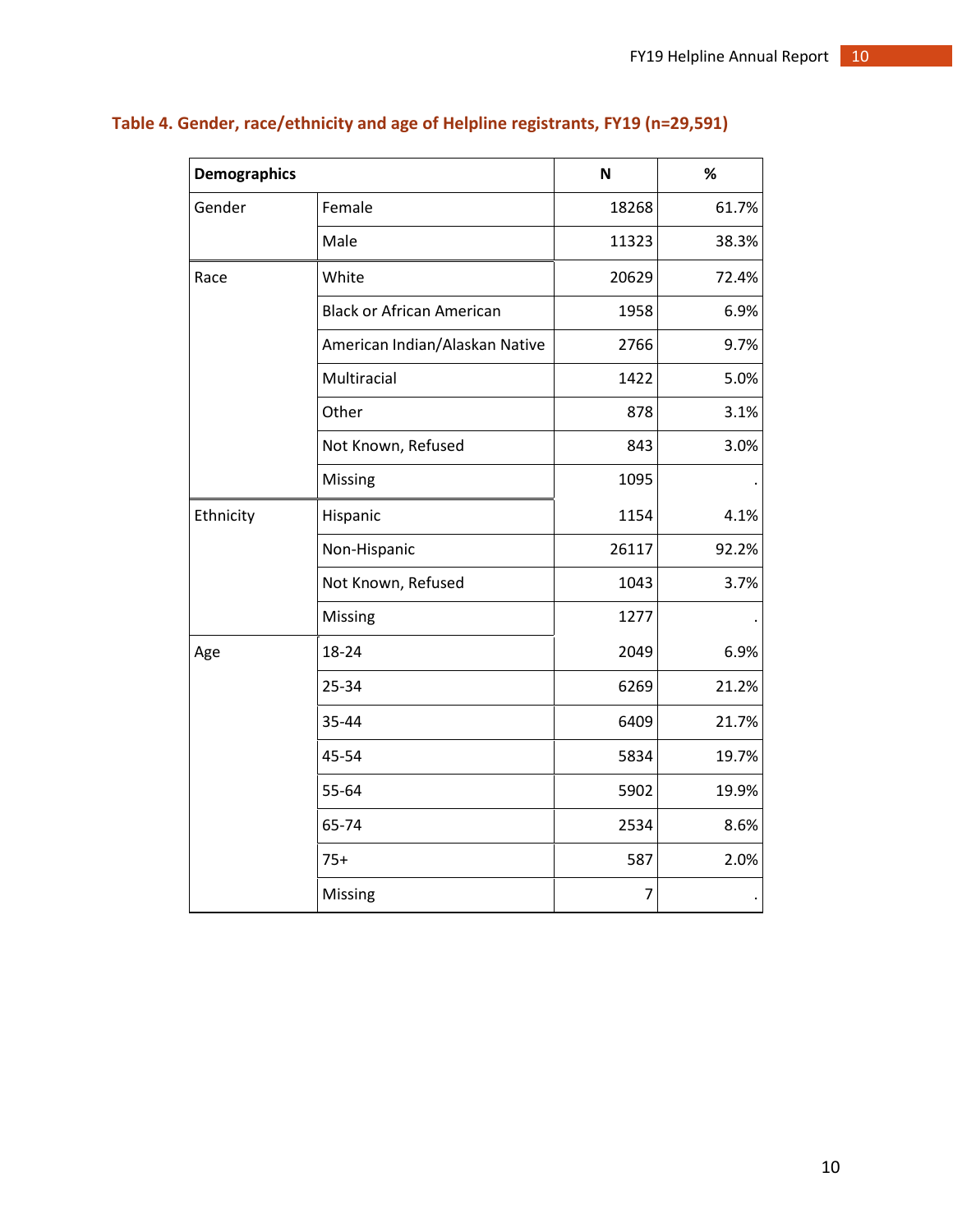**Table 5. Education, income and health insurance status of tobacco users registering with the Helpline, FY19 (n=29,591)**

| <b>Characteristic</b> |                                     | $\mathsf N$ | %     |
|-----------------------|-------------------------------------|-------------|-------|
| Education             | Less than grade 9                   | 475         | 3.3%  |
|                       | Grade 9-11, no degree               | 1939        | 13.3% |
|                       | High School Degree or GED           | 4896        | 33.7% |
|                       | Some College or University          | 4569        | 31.4% |
|                       | <b>College or University Degree</b> | 2284        | 15.7% |
|                       | Not Known, Refused                  | 385         | 2.6%  |
|                       | Missing*                            | 15043       |       |
| Income                | $<$ \$10,000                        | 8523        | 29.9% |
|                       | \$10,000-14,999                     | 4146        | 14.6% |
|                       | \$15,000-19,999                     | 3074        | 10.8% |
|                       | \$20,000-24,999                     | 2530        | 8.9%  |
|                       | \$25,000-34,999                     | 2631        | 9.2%  |
|                       | \$35,000-49,999                     | 2343        | 8.2%  |
|                       | \$50,000-74,999                     | 1498        | 5.3%  |
|                       | \$75,000+                           | 1085        | 3.8%  |
|                       | Not Known, Refused                  | 2639        | 9.3%  |
|                       | Missing                             | 1122        |       |
| Health insurance      | Medicaid                            | 4477        | 15.2% |
| status                | Medicare                            | 4581        | 15.6% |
|                       | Private                             | 6881        | 23.4% |
|                       | Uninsured                           | 11698       | 39.8% |
|                       | Veterans                            | 271         | 0.9%  |
|                       | Not known, Refused                  | 1495        | 5.1%  |
|                       | Missing                             | 188         |       |

\*Not asked of those registering by web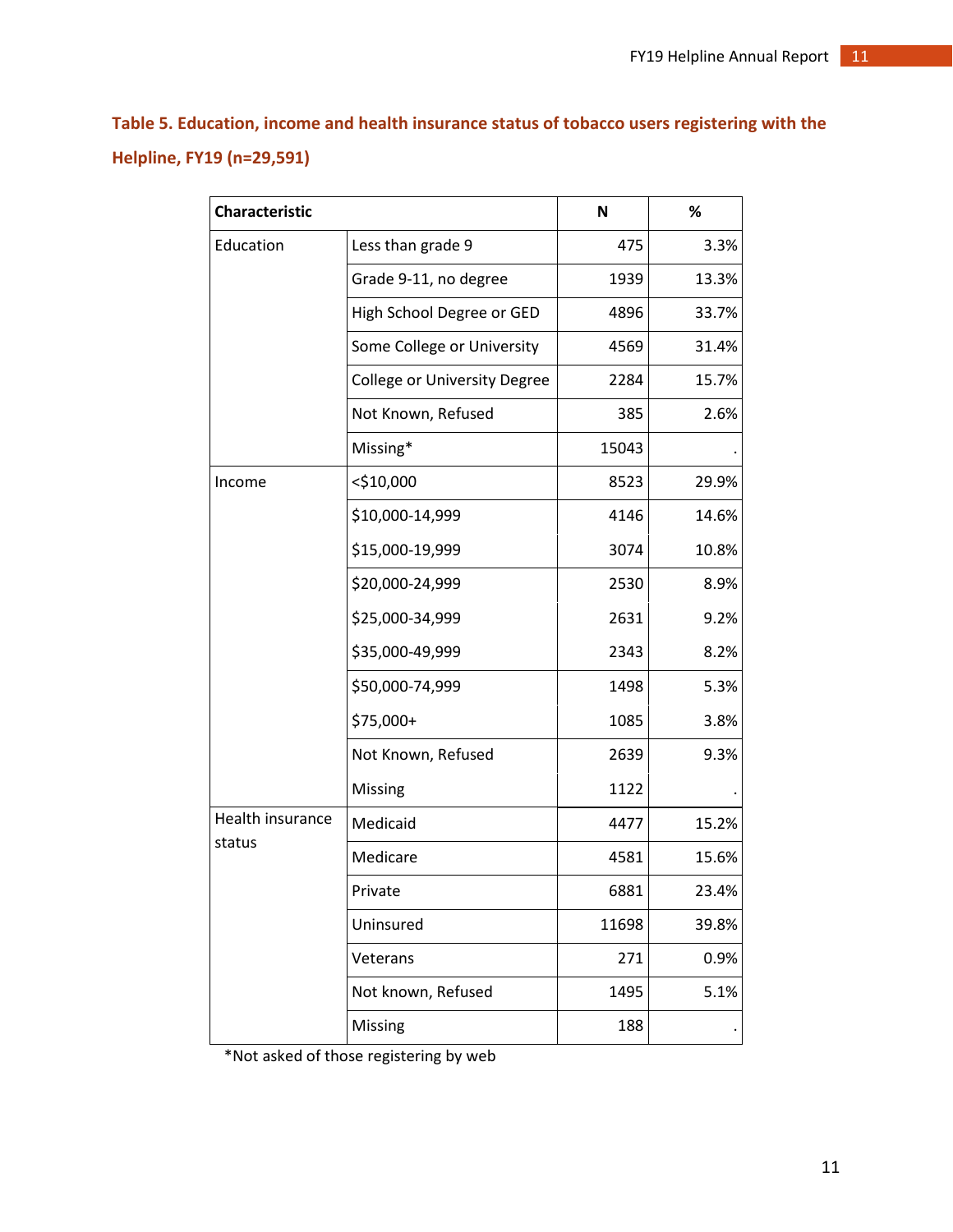#### <span id="page-11-0"></span>**Tobacco Users Reporting Mental Health and Substance Abuse Disorders**

More than half (52.5%) of tobacco users registering for services reported having at least one mental health or substance abuse disorder (Table 6). The most common MHSA disorders among those reporting at least one, are Depression (70%), Generalized Anxiety Disorder (54%), Post Traumatic Stress Disorder (32%), and Bi-polar Disorder (28%). Of the Helpline registrants who reported at least one MHSA disorder, 28.1% believed their condition would interfere with their ability to quit tobacco, while 19.3% did not know if their condition would interfere with the ability to quit tobacco.

| <b>MHSA condition*</b> | N     | ℅     |
|------------------------|-------|-------|
| At least one           | 14017 | 52.5% |
| None                   | 11666 | 43.7% |
| Not known, refused     | 1002  | 3.8%  |
| Missing                | 2906  |       |

#### **Table 6. Prevalence of mental health or substance abuse disorders among tobacco users who registered for services, FY19 (n=29,591)**

\*Possible mental health and substance abuse conditions: Bi-Polar Disorder, Depression, Drug or Alcohol Abuse, Generalized Anxiety Disorder, Post-Traumatic Stress Disorder, Schizophrenia, Attention-Deficit Hyperactivity Disorder, Gambling Addiction

#### <span id="page-11-1"></span>**Geographic Distribution of Tobacco Users Registering for Services**

The Oklahoma Tobacco Helpline is reaching tobacco users in all parts of Oklahoma (Table 7 and Maps). Tobacco users from all 77 Oklahoma counties contacted the Helpline for services in FY19. Of tobacco users registering for services, 17.3% came from Oklahoma County (n=5,103) and another 15.1% came from Tulsa county (n=4,474). Other counties with 500 or more tobacco users registering for services during FY19 included Cleveland (n=1,708), Comanche (n=901), Pottawatomie (n=779), Muskogee (n=764), Canadian (n=699), Rogers (n=677), Creek (n=618), Garfield (n=559), Pittsburg (n=550), and Carter (n=517).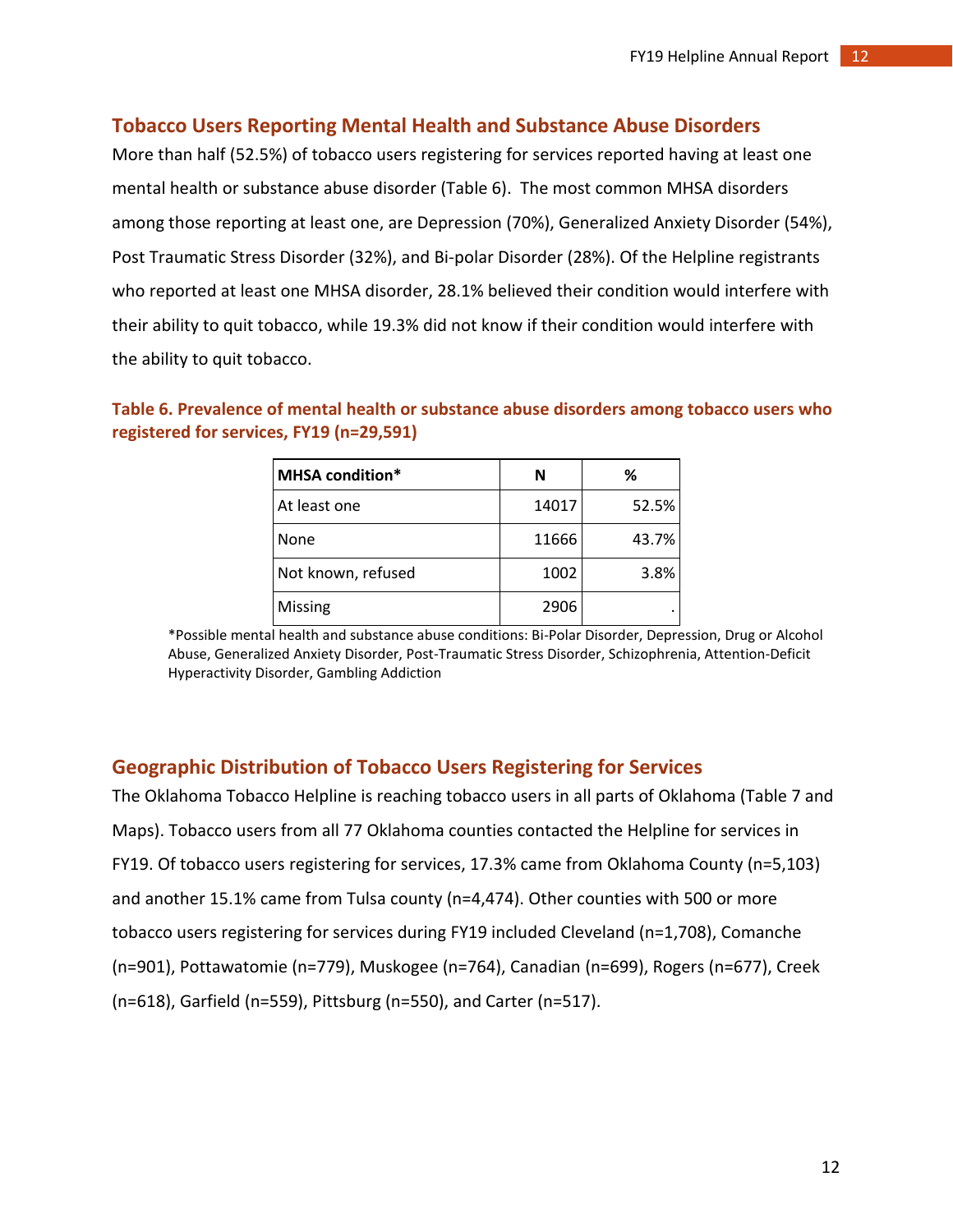# **Table 7. Number of tobacco users who registered for services by county, FY19 (n=29,591)**

| County        | Count | County     | Count | County             | Count  |
|---------------|-------|------------|-------|--------------------|--------|
| Adair         | 147   | Grant      | 28    | Nowata             | 79     |
| Alfalfa       | 34    | Greer      | 51    | Okfuskee           | 102    |
| Atoka         | 127   | Harmon     | 18    | Oklahoma           | 5103   |
| <b>Beaver</b> | 17    | Harper     | 15    | Okmulgee           | 295    |
| Beckham       | 187   | Haskell    | 110   | Osage              | 305    |
| <b>Blaine</b> | 70    | Hughes     | 115   | Ottawa             | 380    |
| Bryan         | 425   | Jackson    | 165   | Pawnee             | 122    |
| Caddo         | 187   | Jefferson  | 53    | Payne              | 463    |
| Canadian      | 699   | Johnston   | 138   | Pittsburg          | 550    |
| Carter        | 517   | Kay        | 363   | Pontotoc           | 440    |
| Cherokee      | 345   | Kingfisher | 72    | Pottawatomie       | 779    |
| Choctaw       | 169   | Kiowa      | 87    | Pushmataha         | 128    |
| Cimarron      | 12    | Latimer    | 67    | <b>Roger Mills</b> | 22     |
| Cleveland     | 1708  | Le Flore   | 395   | Rogers             | 677    |
| Coal          | 50    | Lincoln    | 247   | Seminole           | 253    |
| Comanche      | 901   | Logan      | 437   | Sequoyah           | 311    |
| Cotton        | 65    | Love       | 85    | Stephens           | 306    |
| Craig         | 256   | Major      | 48    | Texas              | 48     |
| Creek         | 618   | Marshall   | 175   | Tillman            | 62     |
| Custer        | 137   | Mayes      | 381   | Tulsa              | 4474   |
| Delaware      | 308   | McClain    | 360   | Wagoner            | 487    |
| Dewey         | 24    | McCurtain  | 443   | Washington         | 443    |
| Ellis         | 24    | McIntosh   | 193   | Washita            | 99     |
| Garfield      | 559   | Murray     | 115   | Woods              | 54     |
| Garvin        | 219   | Muskogee   | 764   | Woodward           | 267    |
| Grady         | 456   | Noble      | 75    | Unknown            | 81     |
|               |       |            |       | <b>Total</b>       | 29,591 |

| County     | Count |
|------------|-------|
| Grant      | 28    |
| Greer      | 51    |
| Harmon     | 18    |
| Harper     | 15    |
| Haskell    | 110   |
| Hughes     | 115   |
| Jackson    | 165   |
| Jefferson  | 53    |
| Johnston   | 138   |
| Kay        | 363   |
| Kingfisher | 72    |
| Kiowa      | 87    |
| Latimer    | 67    |
| Le Flore   | 395   |
| Lincoln    | 247   |
| Logan      | 437   |
| Love       | 85    |
| Major      | 48    |
| Marshall   | 175   |
| Mayes      | 381   |
| McClain    | 360   |
| McCurtain  | 443   |
| McIntosh   | 193   |
| Murray     | 115   |
| Muskogee   | 764   |
| Noble      | 75    |
|            |       |

| County             | Count  |
|--------------------|--------|
| Nowata             | 79     |
| Okfuskee           | 102    |
| Oklahoma           | 5103   |
| Okmulgee           | 295    |
| Osage              | 305    |
| Ottawa             | 380    |
| Pawnee             | 122    |
| Payne              | 463    |
| Pittsburg          | 550    |
| Pontotoc           | 440    |
| Pottawatomie       | 779    |
| Pushmataha         | 128    |
| <b>Roger Mills</b> | 22     |
| Rogers             | 677    |
| Seminole           | 253    |
| Sequoyah           | 311    |
| Stephens           | 306    |
| Texas              | 48     |
| Tillman            | 62     |
| Tulsa              | 4474   |
| Wagoner            | 487    |
| Washington         | 443    |
| Washita            | 99     |
| Woods              | 54     |
| Woodward           | 267    |
| Unknown            | 81     |
| Total              | 29,591 |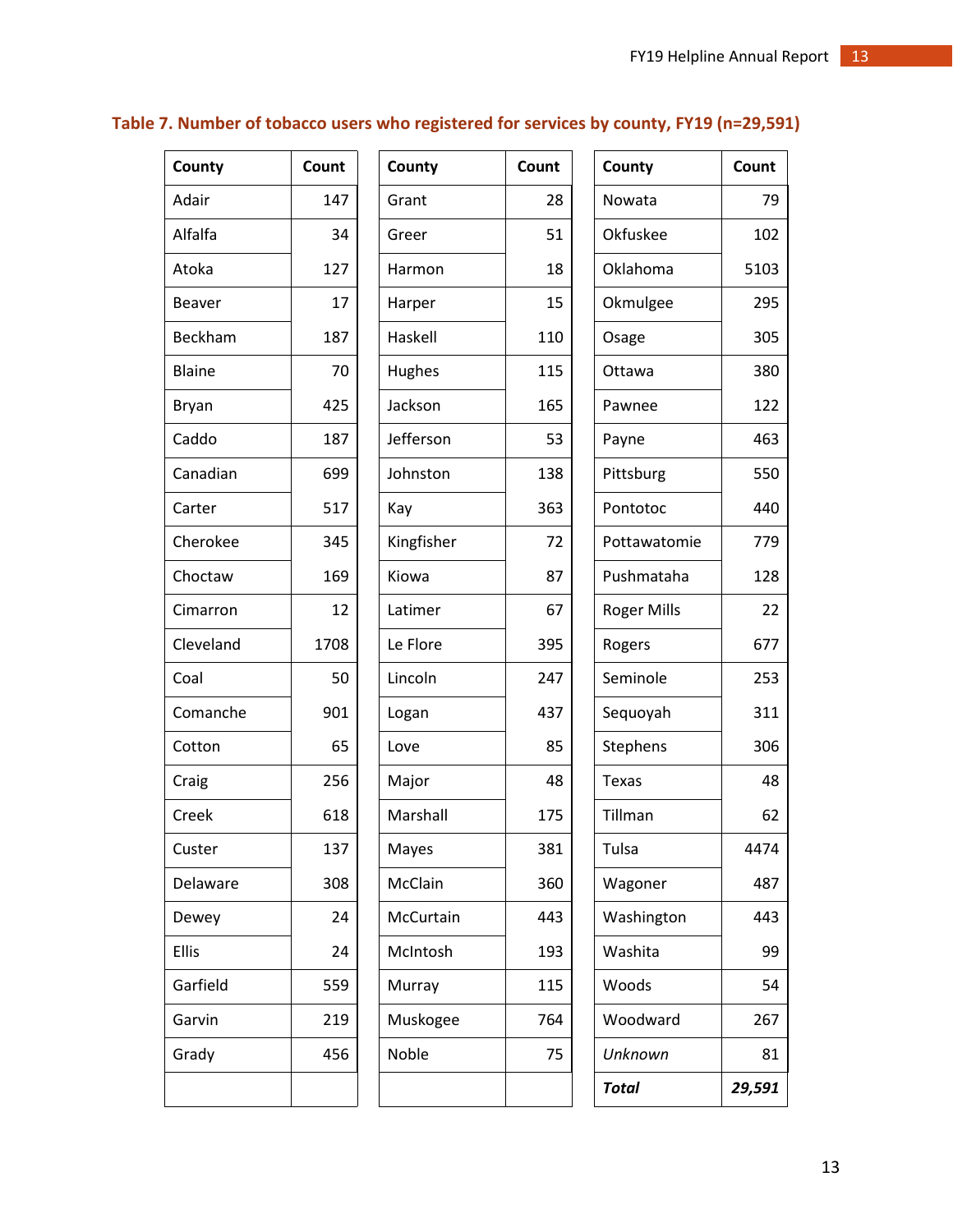



The maps display the number of registrations by county and the number of registrations per county population over the age of 18. As expected, the counties with the greatest population density had the largest number of registrants to the Helpline. However, as seen in the second map, when the number of Helpline registrants per adult population is considered, some of the less densely populated counties had the greatest number of tobacco users registering for services per 1000 adults. For example, Craig, McCurtain, and Woodward counties had some of the highest rates of registration, with 17 or more registrants per 1000 adult population.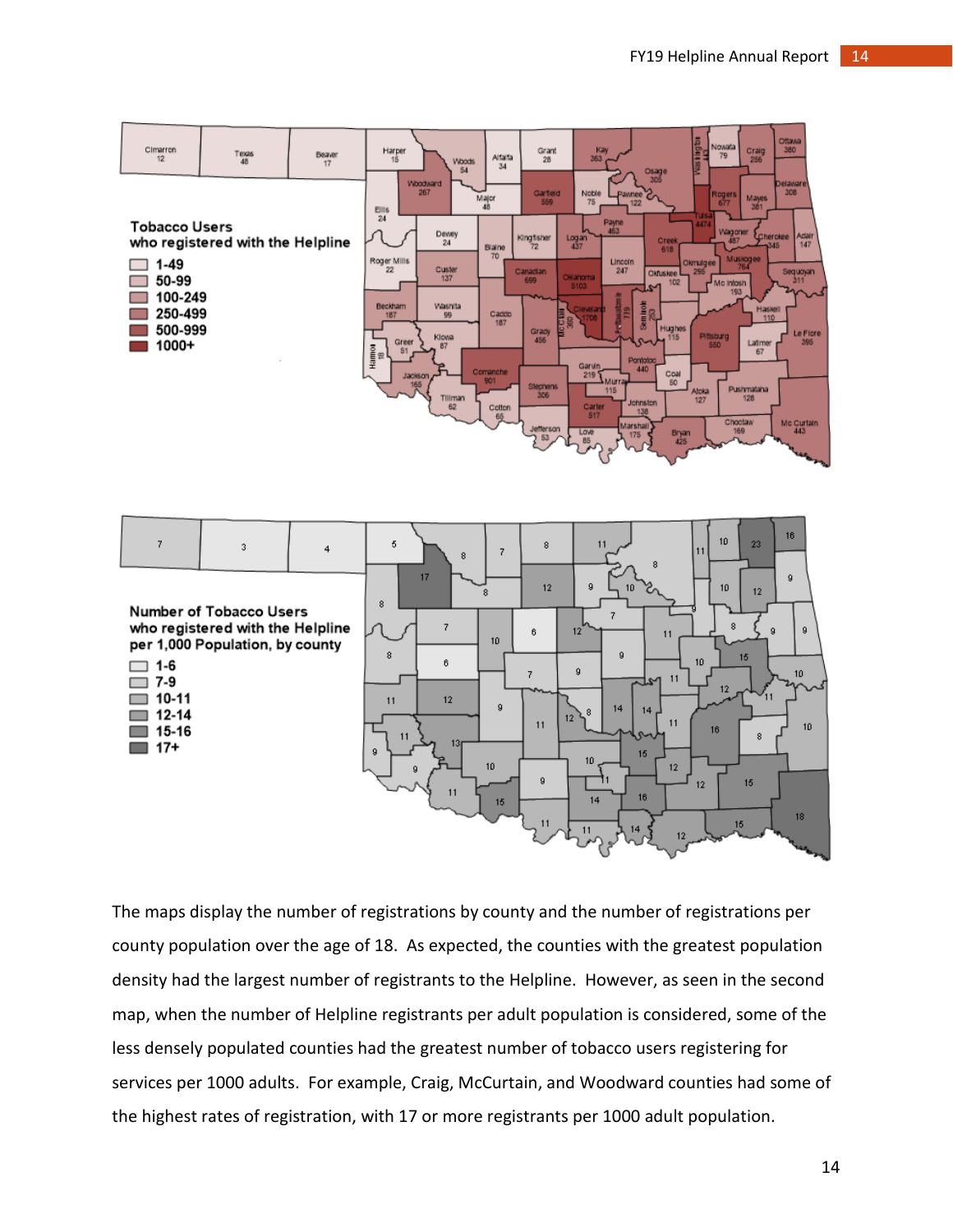#### <span id="page-14-0"></span>**Helpline Utilization by Pregnant Women**

During FY19, 303 tobacco users who were also pregnant accessed the Helpline for assistance quitting smoking. This represents a 6% increase from FY18 (n=285). An additional 266 women who were planning pregnancy and 85 breastfeeding moms utilized the Helpline.

#### <span id="page-14-1"></span>**Tobacco Use Patterns among Registrants**

Among tobacco users registering for services, 40.0% reported smoking <1 pack of cigarettes a day (Table 8). About half of those responding stated that the time after waking to first tobacco use was five minutes or less (49.1%).

| Category                |                    | N     | %     |
|-------------------------|--------------------|-------|-------|
| Time to first cigarette | 5 minutes          | 14316 | 49.1% |
| after waking            | 6-30 minutes       | 9721  | 33.3% |
|                         | 31-60 minutes      | 2863  | 9.8%  |
|                         | >60 minutes        | 1915  | 6.6%  |
|                         | Not known, refused | 337   | 1.2%  |
|                         | Missing            | 439   |       |
| Number of cigarettes    | <1 pack            | 11178 | 40.0% |
| per day                 | 1 pack             | 9528  | 34.1% |
|                         | $>1$ pack but < 2  | 4192  | 15.0% |
|                         | 2 packs +          | 2781  | 10.0% |
|                         | None (OTP user)    | 248   | 0.9%  |
|                         | Missing            | 1664  |       |

#### **Table 8. Tobacco use patterns among registrants, FY19 (n=29,591)**

## <span id="page-14-2"></span>**E-Cigarette Use among Tobacco Users Registering for Helpline Services**

During FY19, 19.2% of registrants (n=5,677) reported they had used e-cigarette or vaping products in the past 30 days. This represents a 30% increase since FY17 when the registration question was changed to reflect any use in the 30-days prior to Helpline registration (Figure 5).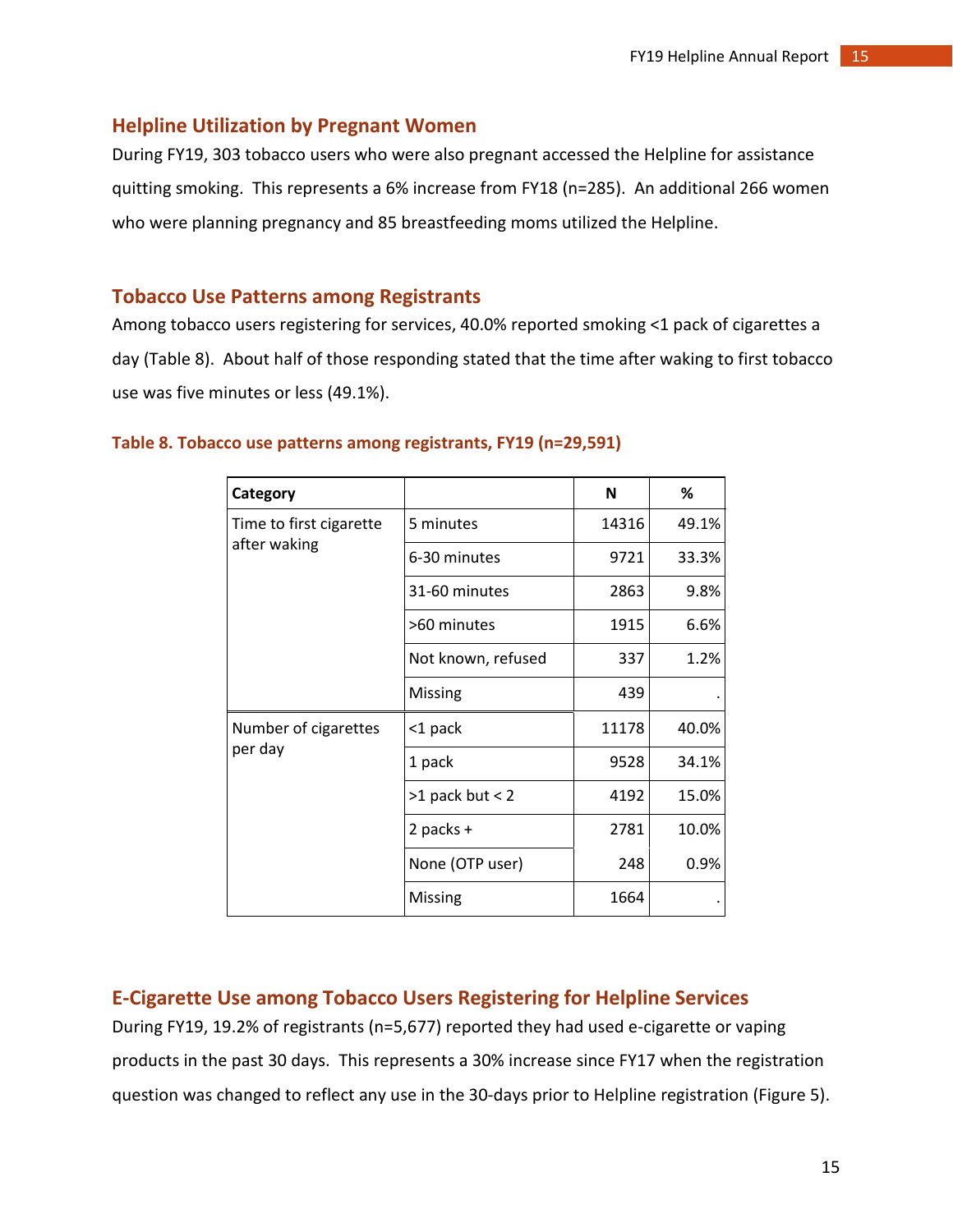Among those using an e-cigarette in FY19, 93% were also currently smoking combustible cigarettes at the time of registration.



**Figure 5. E-cigarette/vaping product use in past 30 days among Helpline registrants, FY14- FY19**

\*In FY17 the e-cigarette questions asked at registration changed to capture use during the past 30 days. Previously registrants were asked about current use at the time of Helpline registration.

#### <span id="page-15-0"></span>**How do registrants hear about the Helpline?**

When tobacco users register for services with the Helpline, they are asked how they heard about the service. This question provides one indicator of the Helpline promotion within the community. During FY19, hearing about the Helpline from TV was the most frequent response (34%, Table 9). The next most frequent response was Health Professional/Health Department (22.3%) followed by Family/Friend (13.4%). Six percent of registrants reported hearing about the Helpline through online sources such as Facebook and Twitter, up from 2.7% in FY18.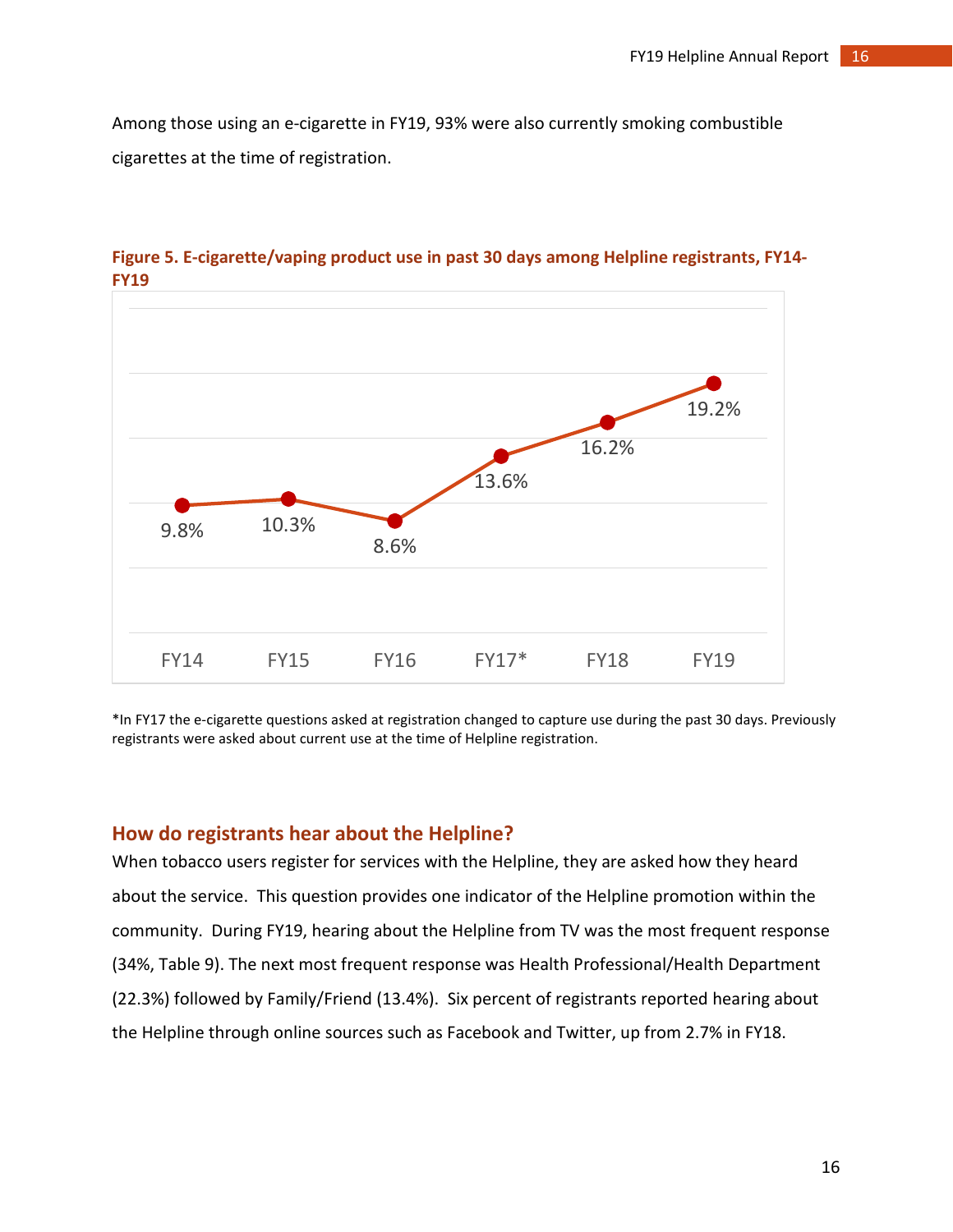| <b>How heard about</b>                   | %     |
|------------------------------------------|-------|
| TV                                       | 34.0% |
| <b>Health Professional/Department</b>    | 22.3% |
| Family/Friend                            | 13.4% |
| Website/Facebook/Twitter                 | 6.0%  |
| Outdoor ad                               | 3.7%  |
| <b>Brochure/Mailing</b>                  | 3.5%  |
| Radio                                    | 3.2%  |
| $2 - 1 - 1$                              | 2.5%  |
| Employer/worksite                        | 1.3%  |
| Other                                    | 8.4%  |
| Does Not Remember/ Refused/Not Collected | 1.7%  |

**Table 9. How registrants heard about the Helpline, FY19 (n=29,591)** 

#### <span id="page-16-0"></span>**Fax, Electronic and Online Referrals**

Referrals offer the opportunity for health care providers and other agencies to proactively request that the Helpline contact their patients or clients who want help quitting tobacco. Overall number of referrals in FY19 was greater than FY18 (21,849 vs 18,214) but the percent and number of tobacco users actually registering for services as a result of a referral was lower in FY19 compared to FY18 (2814, 12.6% in FY19 compared to 3661, 20.1% in FY18). Perhaps even more alarming is the increase in the number of referred tobacco users who decline Helpline services following the referral and outreach from the helpline. Nearly 20% declined Helpline services when contacted in FY19, up from 12.9% in FY18. This is a rather significant decline in the "connection" rate for referrals and should be discussed further with referring partners. Table 10 provides detailed data related to the three different referral options with outcome data overall and by referral type.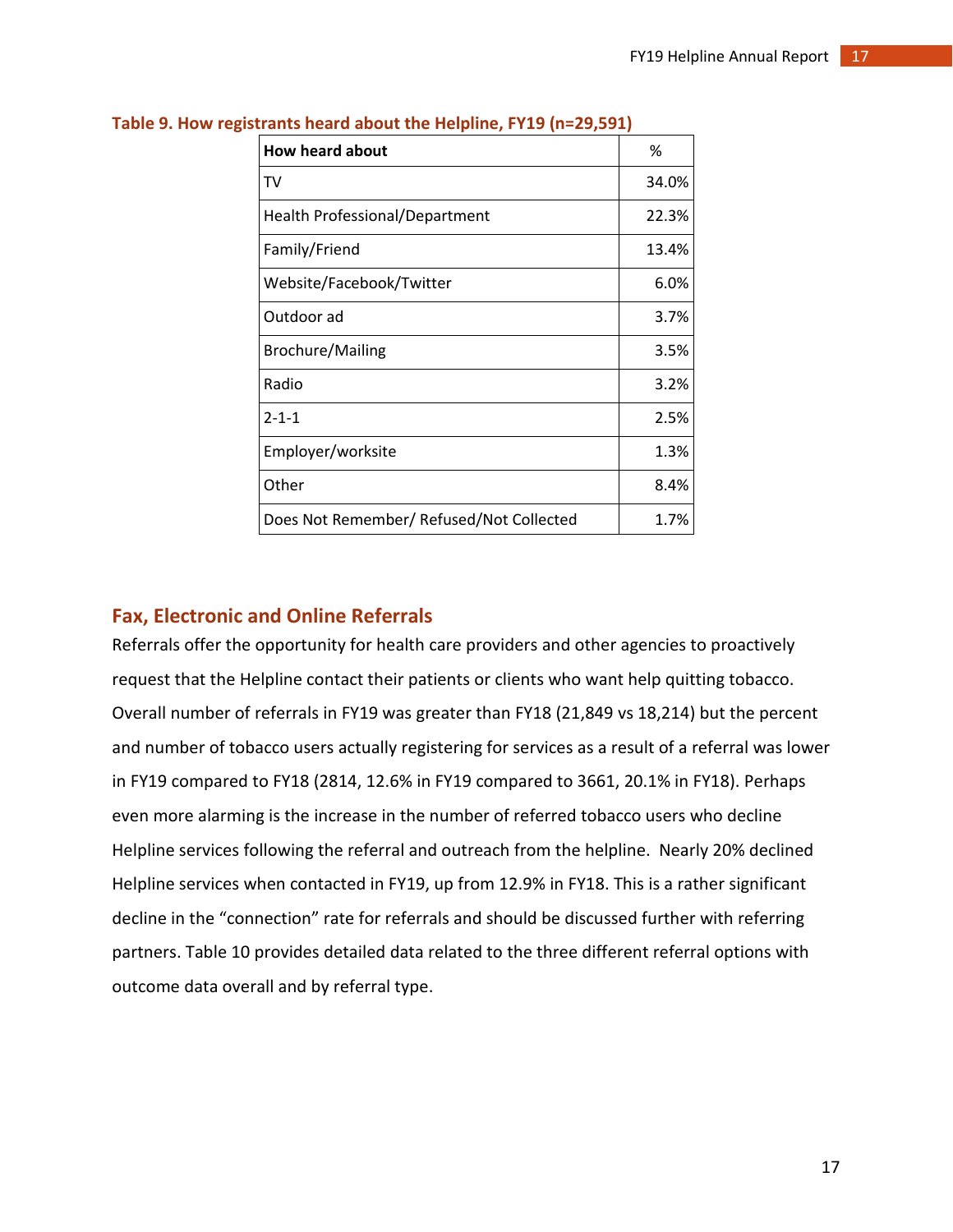|                                      | <b>Type of Referral</b> |                               |      |                 |                    |        |                                  |        |
|--------------------------------------|-------------------------|-------------------------------|------|-----------------|--------------------|--------|----------------------------------|--------|
|                                      |                         | <b>Electronic</b><br>Referral |      | Fax<br>Referral | Online<br>Referral |        | <b>All Referrals</b><br>Combined |        |
| <b>Referral Status</b>               | N                       | %                             | N    | ℅               | N                  | %      | N                                | %      |
| Accepted & enrolled in services      | 623                     | 8.7%                          | 625  | 18.9%           | 1566               | 13.7%  | 2814                             | 12.9%  |
| Accepted but didn't enroll           | 25                      | 0.4%                          | 26   | 0.8%            | 63                 | 0.6%   | 114                              | 0.5%   |
| Declined services when contacted     | 1177                    | 16.5%                         | 811  | 24.5%           | 2298               | 20.2%  | 4286                             | 19.6%  |
| Unreachable                          | 3161                    | 44.3%                         | 1780 | 53.7%           | 6495               | 57.0%  | 11436                            | 52.3%  |
| Duplicate referral                   | 1252                    | 17.5%                         | 16   | 0.5%            | 36                 | 0.3%   | 1304                             | 6.0%   |
| Already enrolled at time of referral | 223                     | 3.1%                          | 47   | 1.4%            | 840                | 7.4%   | 1110                             | 5.1%   |
| Referral rejected (not enough info)  | 593                     | 8.3%                          | 1    | 0.0%            | 5                  | 0.0%   | 599                              | 2.7%   |
| Pending referral                     | 81                      | 1.1%                          | 6    | 0.2%            | 99                 | 0.9%   | 186                              | 0.9%   |
| Total                                | 7135                    | 100.0%                        | 3312 | 100.0%          | 11402              | 100.0% | 21849                            | 100.0% |

**Table 10. Electronic, fax, and online referrals to the Helpline, FY19 (n=21,849)** 

About 33% of accepted referrals were for the multiple call Helpline program, and about another 41% chose Individual Services. Seven percent selected the single call Helpline program and 6% chose web only. The remaining referrals received self-help materials or answers to general questions.

#### <span id="page-17-0"></span>**Re-enrollments and Upgrades During FY19**

Across all Helpline services, 8.3% (2,452) of registrants re-enrolled or upgraded to a more intensive service during FY19. About 1 out of 10 tobacco users registering for Individual Services re-enrolled or upgraded, with nearly all (98.4%) upgrading to a call program. Nearly 6% of Multiple Call program participants re-enrolled in the Multiple Call program during the FY.

## <span id="page-17-1"></span>**Treatment Reach of the Oklahoma Tobacco Helpline**

Treatment reach measures the proportion of tobacco users across the state that received evidence-based services from the Oklahoma Tobacco Helpline. The population of tobacco users is estimated based on the Behavioral Risk Factor Surveillance Survey (BRFSS). Because the 2018 BRFSS asked about both cigarette and smokeless tobacco use, *the Helpline treatment*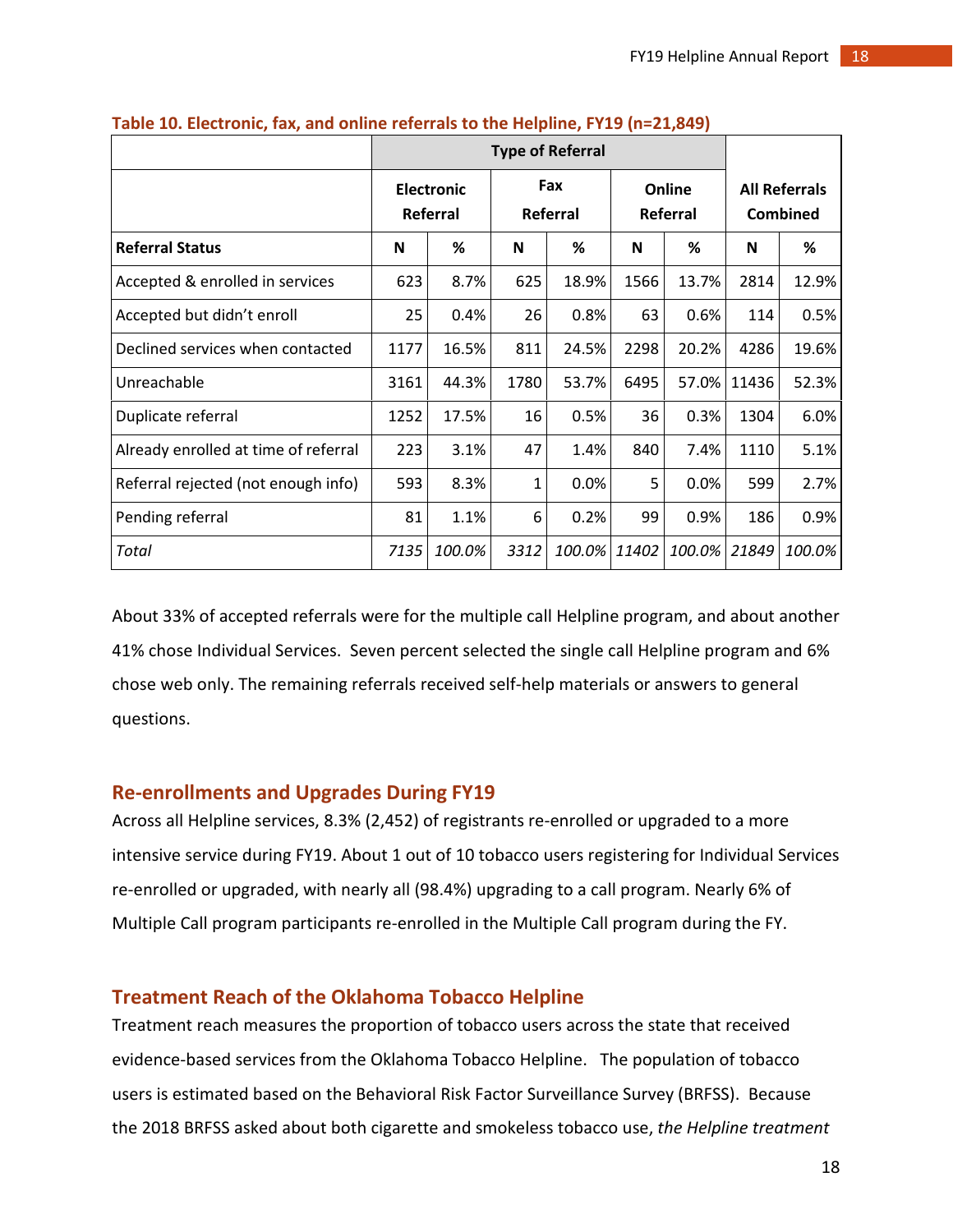*reach is also examined separately for cigarette smokers and smokeless tobacco users.* Only Helpline callers who completed an intervention call or who received NRT from the Helpline are counted as having received treatment.

In FY19, 22,867 registrants completed an intervention call, received NRT from the Helpline, or both, resulting in a treatment reach of 3.3% of Oklahoma tobacco users (Table 11). Treatment reach among cigarette smokers (3.9%) was higher than treatment reach among smokeless tobacco users (1.0%). Treatment reach among females was two times higher than treatment reach among males (5.3% vs. 2.0%). African Americans and American Indians had equivalent treatment reach in FY19 at 3.2%.

|                          | <b>Number Completed</b> | <b>Population of</b>  | <b>Treatment</b> |
|--------------------------|-------------------------|-----------------------|------------------|
| <b>Population Subset</b> | Intervention            | <b>Tobacco Users*</b> | Reach            |
| All tobacco users        | 22867                   | 702839                | 3.3%             |
| Cigarette smokers        | 21905                   | 561772                | 3.9%             |
| Smokeless tobacco users  | 2012                    | 194712                | 1.0%             |
| <b>Females</b>           | 13869                   | 259712                | 5.3%             |
| <b>Males</b>             | 8998                    | 443127                | 2.0%             |
| African Americans**      | 1506                    | 47105                 | 3.2%             |
| American Indians**       | 2103                    | 65116                 | 3.2%             |

#### **Table 11. Treatment reach of the Oklahoma Tobacco Helpline, FY19**

\*Fiscal year 2019 enrollment is compared to the population of cigarette smokers and smokeless tobacco users (18+ years old) from BRFSS 2018

\*\*American Indian and African American Helpline and BRFSS participants selected only one racial group

#### <span id="page-18-0"></span>**Helpline Utilization by Youth under 18 years old**

During FY19, 29 youth under the age of 18 accessed the Helpline for assistance quitting smoking. This is less than half the number registering in FY18 (n=66). Although the number is small, these youth reported using multiple tobacco products including e-cigarettes and other vapor devices (n=13), cigars (n=8) and smokeless tobacco (n=3). The majority of youth (n=20) enrolled in the multiple call telephone cessation program, and 6 signed up for Individual Services. The remaining youth received web only (n=2) and the single call program (n=1).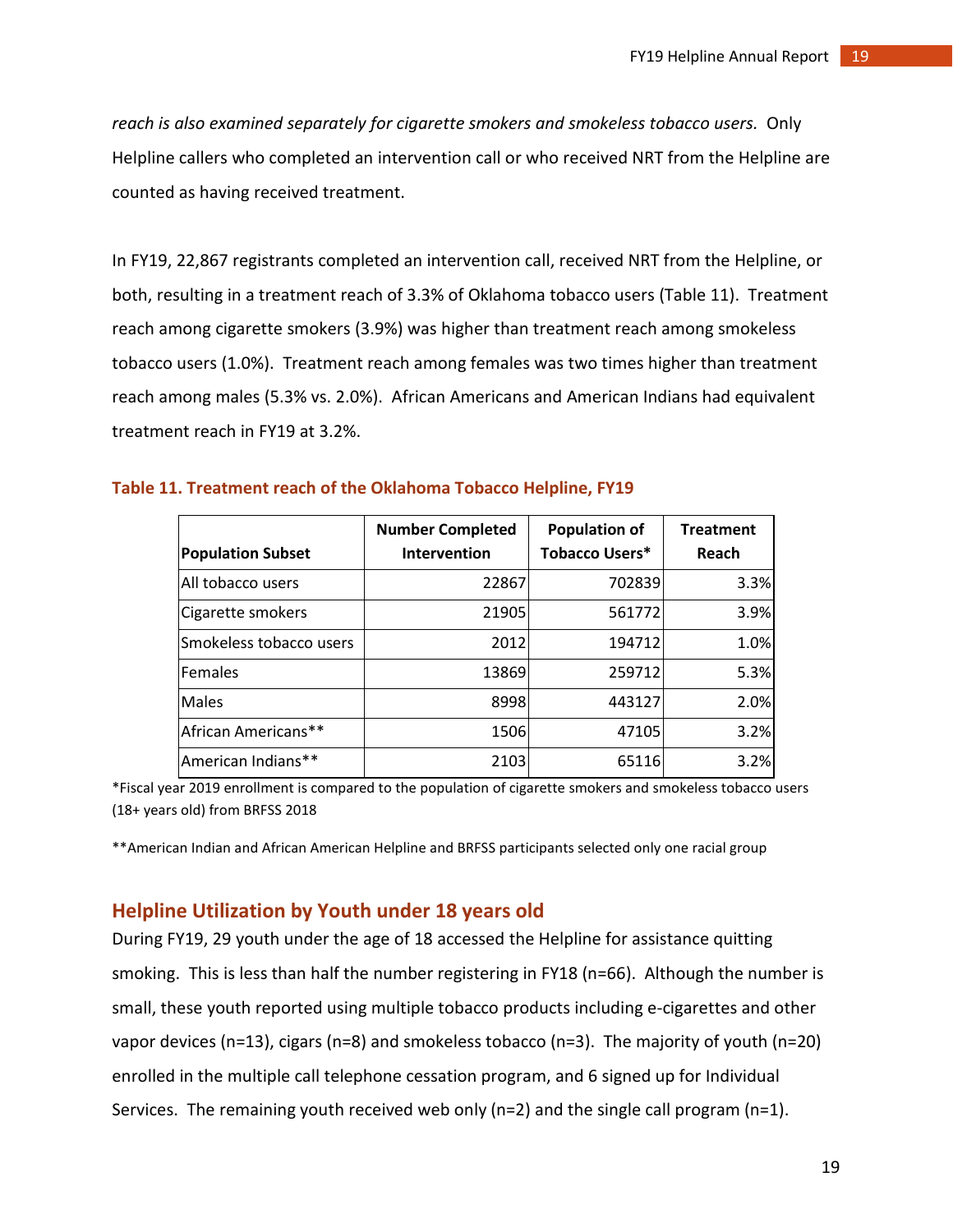#### <span id="page-19-0"></span>**Follow-Up of Helpline Registrants for Evaluation**

The North American Quitline Consortium (NAQC) recommends a standardized approach for assessing program outcomes for quitline services across the US and Canada. At a minimum, NAQC recommends that state quitlines conduct a follow-up survey of a random sample of quitline callers 7-months following quitline enrollment. Thirty-day point prevalence abstinence is the preferred measure of "success." Furthermore, NAQC has established a 50% response rate to the follow-up survey as the benchmark for reporting valid quit rates. The follow-up of Oklahoma Tobacco Helpline participants in this FY19 report includes tobacco users registering for services between December 1, 2017 and November 30, 2018. The 7-month follow-up survey was conducted from July 6, 2018 through July 3, 2019.

To conduct the follow-up evaluation, a random sample of participants in the different service programs was selected. Despite significant attention and resources, the response rate to the 7 month follow-up was just below the ideal benchmark, 49.2%. Only 3.7% of participants contacted refused to participate in the follow-up study, similar to prior years. The remainder of non-respondents included those who could not be contacted during follow-up. A total of 1,591 participants completed the 7-month follow-up survey.

#### <span id="page-19-1"></span>**Satisfaction with Services**

Across all Helpline registrants, 94.9% reported being "very," "mostly," or "somewhat" satisfied with Helpline services, with 4.4% being "not at all" satisfied and another 0.7% refusing or responding "don't know" (Table 12). Satisfaction rates varied somewhat by the program as well as NRT received. Both the multiple call and Individual Services programs had the highest levels of satisfaction. Nearly three-quarters (73.1%) of the group receiving 8 or more weeks of NRT reported being "very" satisfied.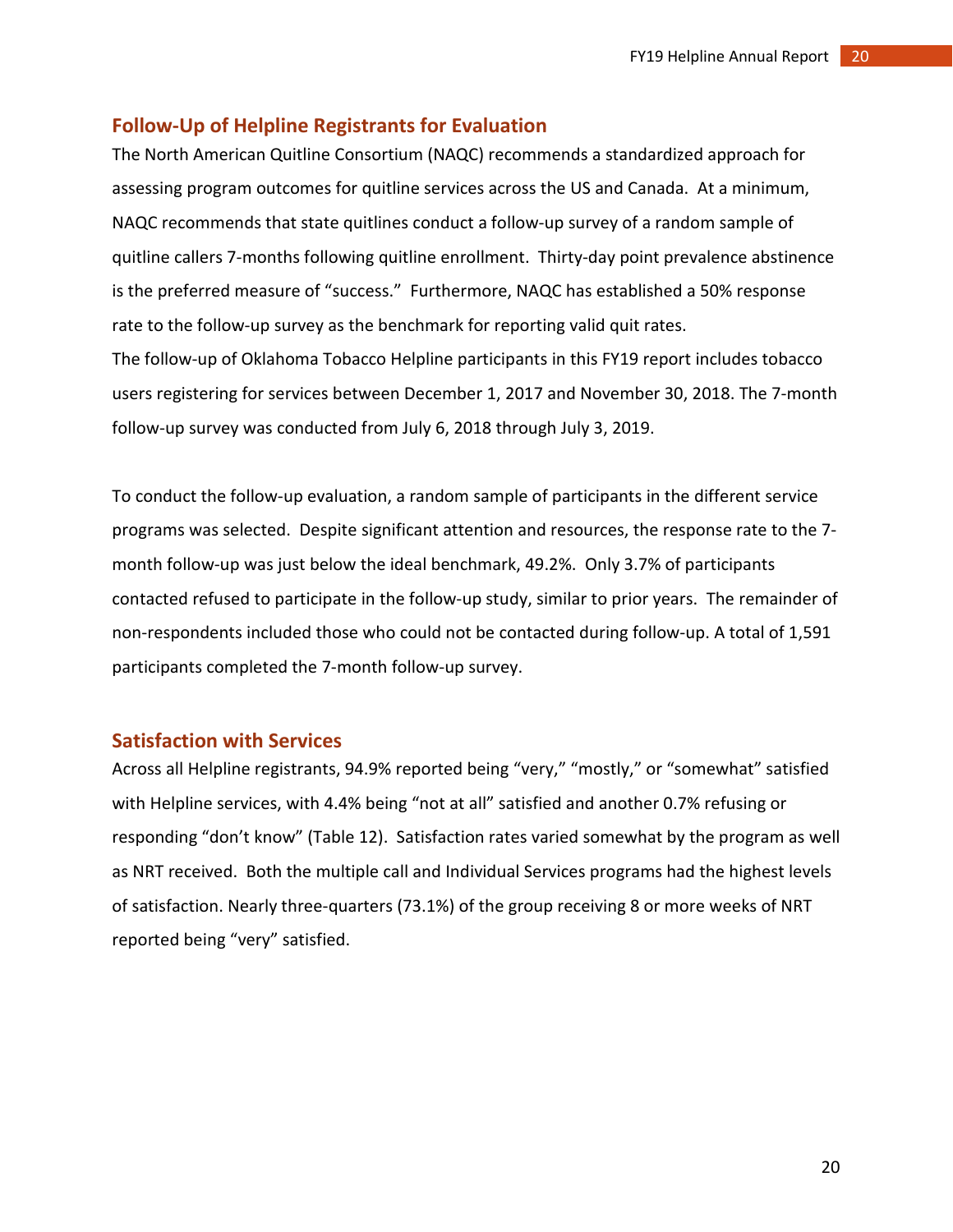| <b>Type of Call Program</b>   | % Satisfied*     |
|-------------------------------|------------------|
| Single call                   | 93.2%            |
| Multiple call                 | 95.5%            |
| Individual Services           | 95.0%            |
| Web Coach                     | 93.2%            |
| Total                         | 94.9%            |
| <b>Amount of NRT received</b> | % Very Satisfied |
| 2 weeks of NRT                | 54.4%            |
| 4-6 weeks of NRT              | 56.5%            |
| 8+ weeks of NRT               | 73.1%            |

#### **Table 12. Overall satisfaction with the Helpline program by service type, FY19**

\*Denotes very satisfied, mostly satisfied, or somewhat satisfied.

#### <span id="page-20-0"></span>**Quit Experiences Reported at the 7- month Follow-up**

Quit rates, defined as 30-day abstinence from tobacco, are calculated among survey respondents at the 7-month follow-up interval.

For each calculated quit rate, a 95% confidence interval (CI) was calculated and reported. This CI provides a range of values within which we are 95% confident that the "true" quit rate lies. Because our calculated quit rates are based on a sample of the population, some uncertainty will exist about the accuracy of the estimate. The CI is interpreted as the "plausible" range of values for the true quit rate.

At the 7-month follow-up survey, 31.5% of all participants reported not smoking for one month or longer (Table 13). The 30-day abstinent rate varied by intensiveness of Helpline services received. The combination of a multiple call program with 8 weeks of either single NRT or combination NRT proved very effective with a 38.1% quit rate. The lowest abstinence rates occurred in those receiving no telephone coaching, Individual Services and WebCoach (28.2%).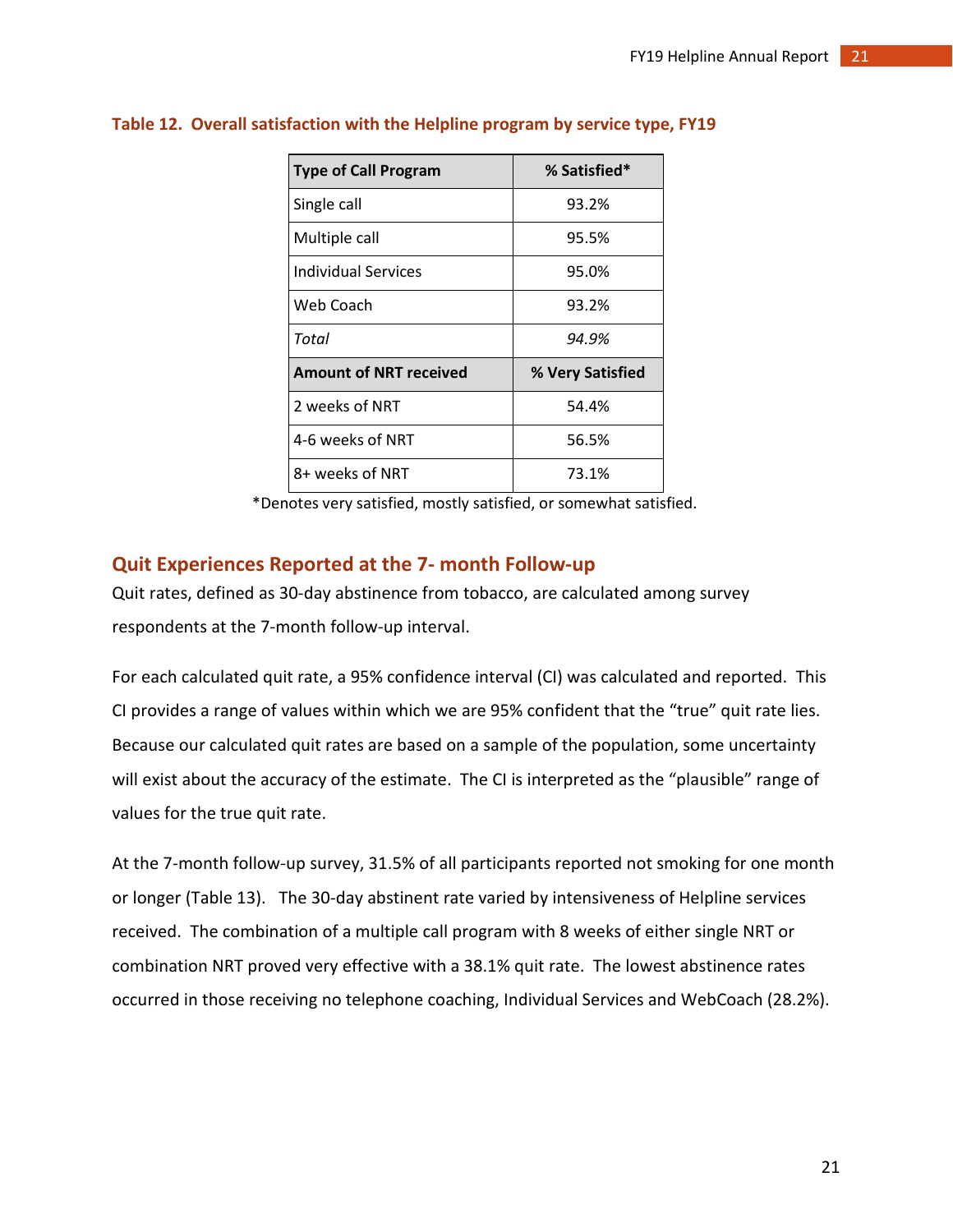| Program                       | <b>Total N</b> | <b>Percent Abstinent</b> | 95% CI       |
|-------------------------------|----------------|--------------------------|--------------|
| Overall                       | 1,586          | 31.5%                    | (29.2, 33.7) |
| All Single Call               | 191            | 34.0%                    | (27.3, 40.8) |
| All Multiple Call             | 512            | 36.1%                    | (32.0, 40.3) |
| Multiple Call + 2 weeks NRT   | 89             | 32.6%                    | (22.8, 42.3) |
| Multiple Call + 4-6 weeks NRT | 168            | 35.1%                    | (27.9, 42.3) |
| Multiple Call + 8+ weeks NRT  | 244            | 38.1%                    | (32.0, 44.2) |
| <b>Individual Services</b>    | 766            | 28.2%                    | (25.0, 31.4) |
| Web Coach                     | 117            | 28.2%                    | (20.1, 36.4) |

**Table 13. Percentage of Helpline participants abstinent 30 or more days at 7-month follow-up by program, FY19 (responder quit rates)**

\*Not mutually exclusive groups

When e-cigarette use at the 7-month follow-up is considered (secondary quit measure as recommended by NAQC), the overall quit rate is 27.4% (95% CI 25.2-29.6).

## <span id="page-21-0"></span>**Use of NRT after Registering with the Helpline**

During FY19, participants were asked questions on the follow-up survey to assess their use of NRT and other medications since registering with the Helpline. This included both the NRT sent by the Helpline as well as pharmacotherapy used outside of the Helpline program (Table 14).

|                      | N    | ℅     |
|----------------------|------|-------|
| <b>NRT Patches</b>   | 1285 | 70.6% |
| <b>NRT Gum</b>       | 542  | 30.8% |
| NRT Lozenge          | 464  | 26.0% |
| NRT Inhaler or Spray | 7    | 0.4%  |
| Rx Zyban             | 87   | 3.9%  |
| <b>Rx Chantix</b>    | 81   | 5.1%  |

**Table 14. Use of any NRT or cessation prescription medication since registering for Helpline services, assessed at 7-month follow-up survey, FY19 (n=1,591)**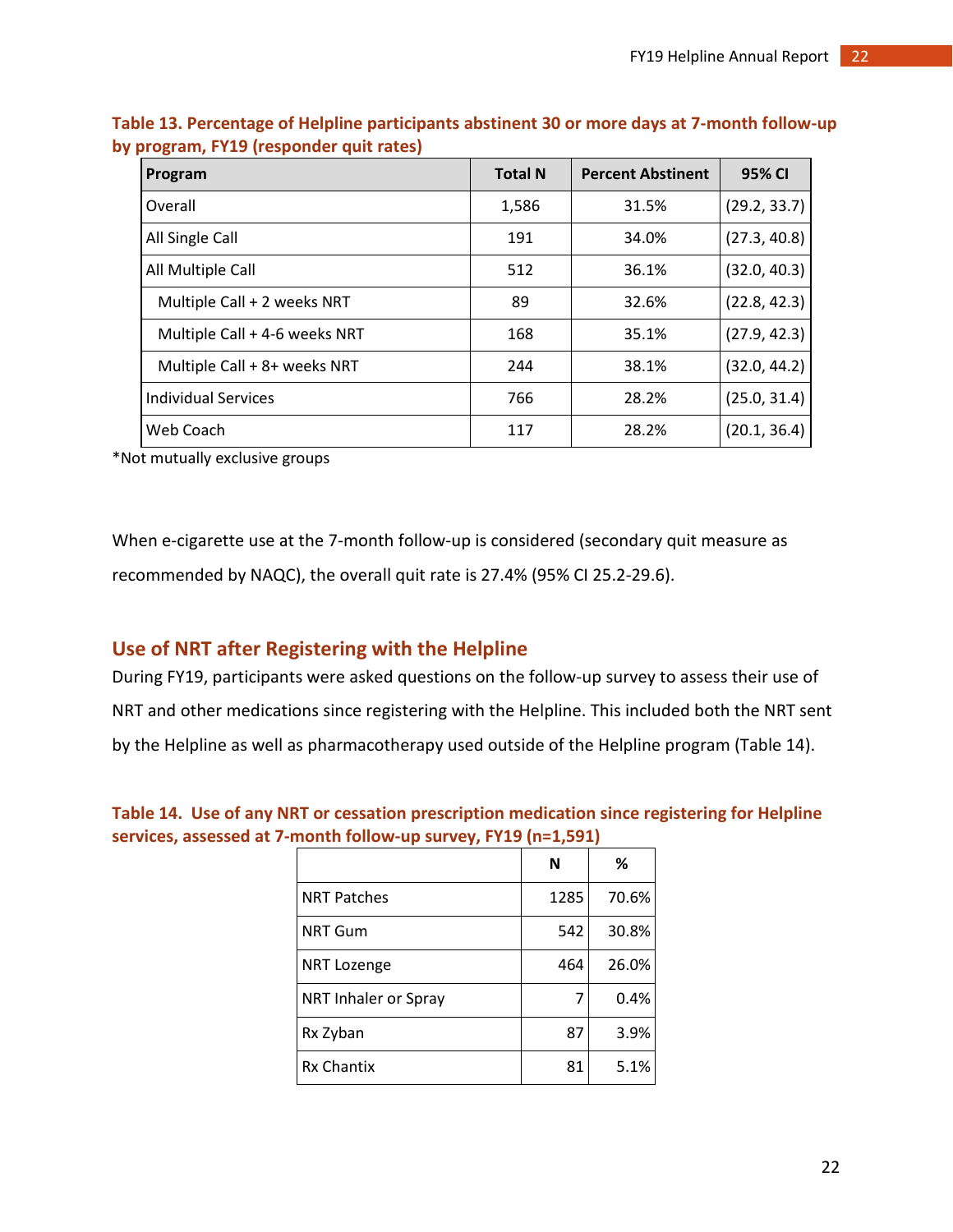During the follow-up survey, participants were also asked about the NRT sent by the Helpline (Figure 6). Among those who requested the patch, less than half reported using all of the product (47.9%), and another 44.5% reported using some. Less than a third of those requesting the NRT gum used all of the product (30%) and 62.5% reported some of them. Free lozenges sent by the Helpline were least likely to be used.





Among participants receiving combination NRT from the Helpline, only 17.7% reported always using both products on the same day (Figure 7). Almost a quarter (24.2%) reported never using the products on the same day and 13.4% indicated they did not understand how to use the patch and other NRT together.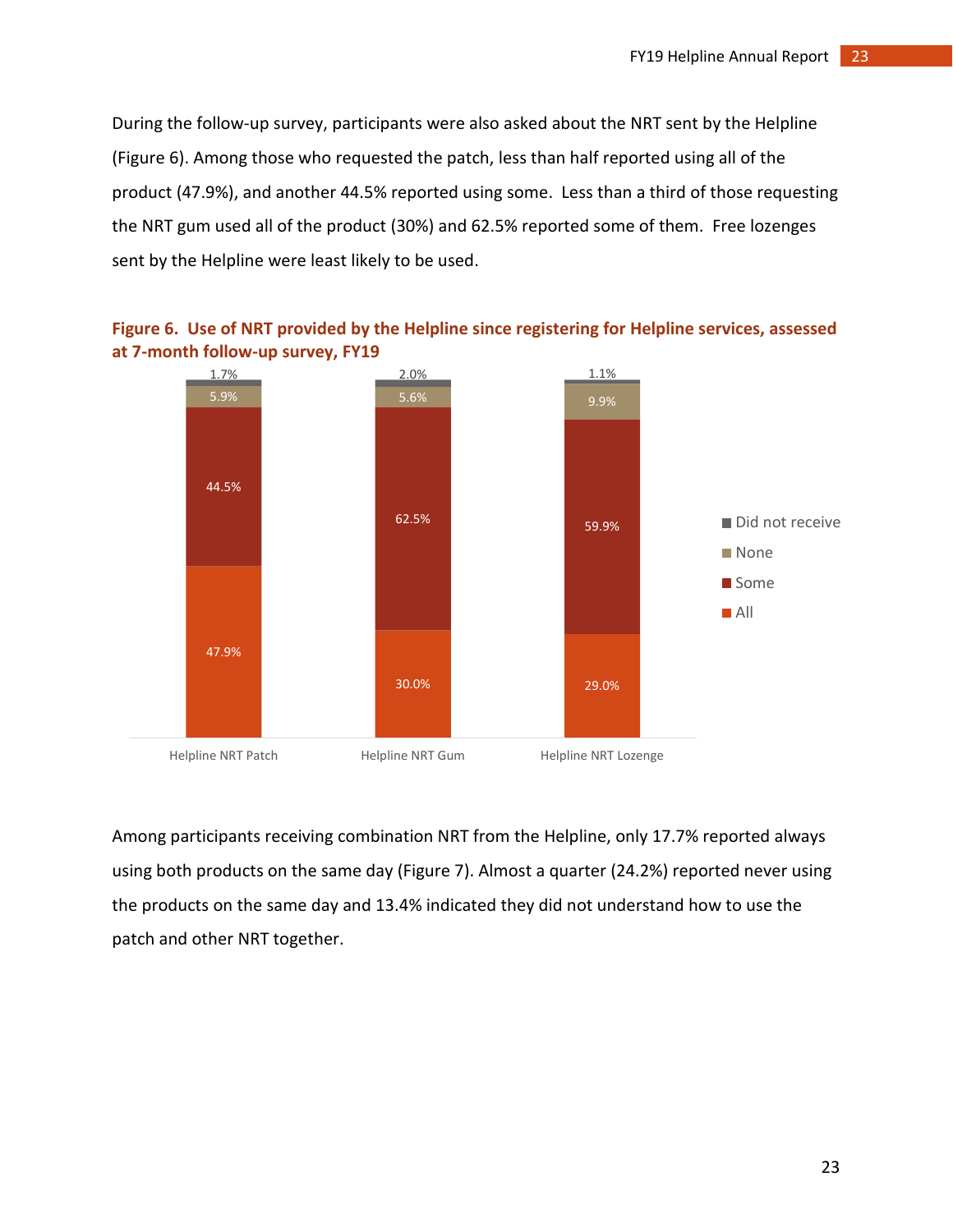

#### **Figure 7. Use of combination NRT provided by the Helpline since registering for Helpline services, assessed at 7-month follow-up survey, FY19 (n=277)**

# <span id="page-23-0"></span>**Health Status, Home Smoking Policy and Reasons for Calling the Helpline**

During FY19, participants were asked questions on the follow-up survey to assess their general health and wellbeing as well as rules about smoking in the home. These are likely to be important covariates related to successful smoking cessation.

Approximately one-third (34.6%) of participants reported that their general health was good, 24.9% reported that their general health was fair, and 11.6% reported that their general health was poor (Table 15). The mean number of days participants reported their physical health was not good was 7.9 days, and the mean number of days their mental health was not good was 10.6 days.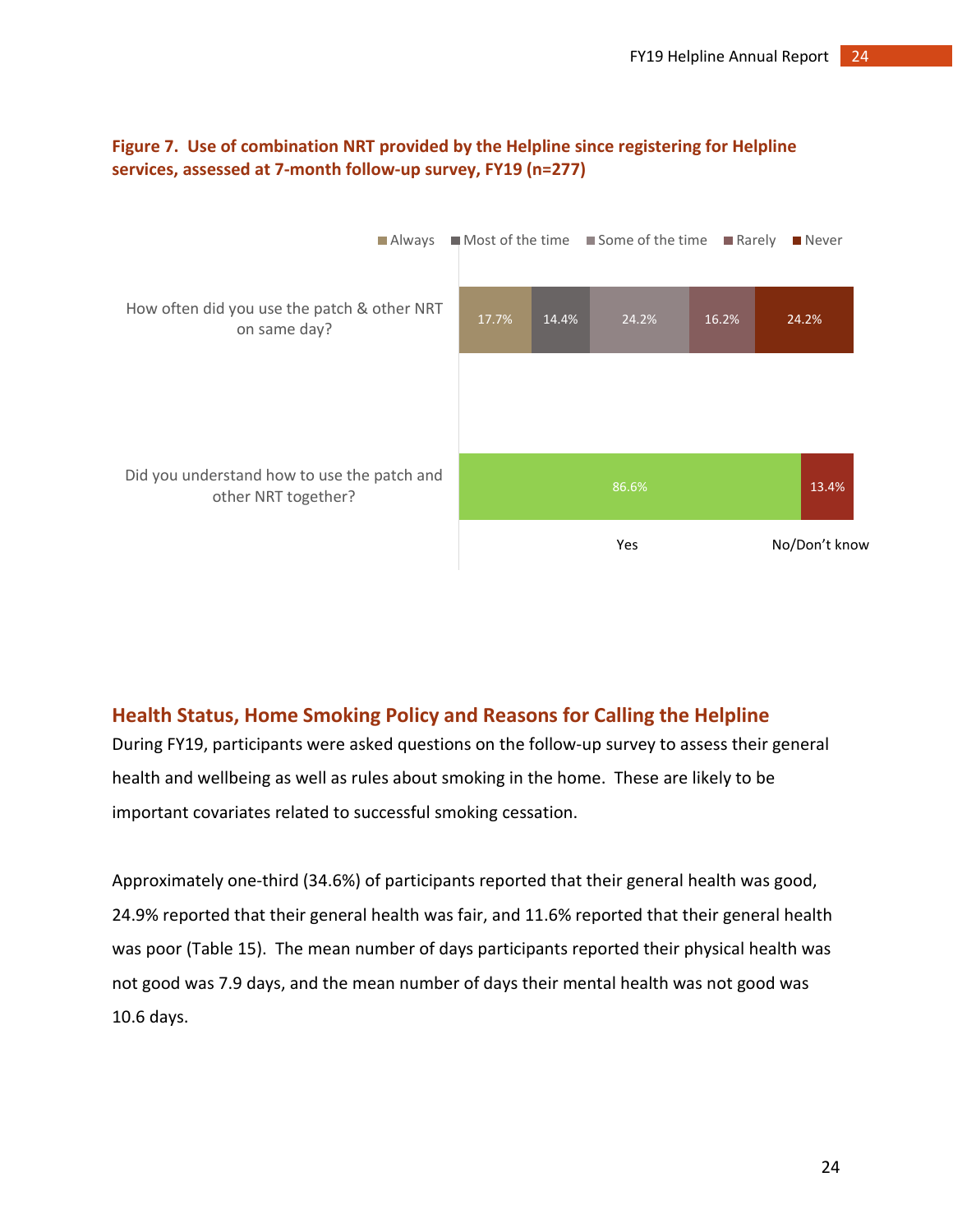|                    | N    | %      |
|--------------------|------|--------|
| Excellent          | 105  | 6.6%   |
| Very good          | 353  | 22.2%  |
| Good               | 549  | 34.6%  |
| Fair               | 396  | 24.9%  |
| Poor               | 184  | 11.6%  |
| Not Known, Refused | 2    | 0.1%   |
| Missing            | 2    |        |
| Total              | 1591 | 100.0% |

**Table 15. General health for Helpline participants at the 7-month follow-up survey, FY19 (n=1,591)**

At the 7-month follow-up, about two-thirds (65.6%) of participants reported they do not allow smoking inside their homes. Almost 1 in 5 (19.0%) reported smoking was permitted anywhere in their homes (Table 16).

**Table 16. Rules about smoking in the home among Helpline participants at the 7-month follow-up survey, FY19 (n=1,591)**

| Rules about smoking inside the home                 | <b>Number</b> | Percent |
|-----------------------------------------------------|---------------|---------|
| No one is allowed to smoke anywhere inside the home | 1042          | 65.6%   |
| Smoking is allowed in some places or at some times  | 242           | 15.2%   |
| Smoking is permitted anywhere inside the home       | 302           | 19.0%   |
| Not known/refused                                   | $\mathcal{L}$ | 0.1%    |
| <b>Missing</b>                                      | 3             |         |

Follow-up survey participants were also asked about reasons for calling the Helpline (Table 17). Only 16.8% reported being motivated to call the Helpline to save money on health insurance, or because their health insurance plan encouraged quitting (15.8%).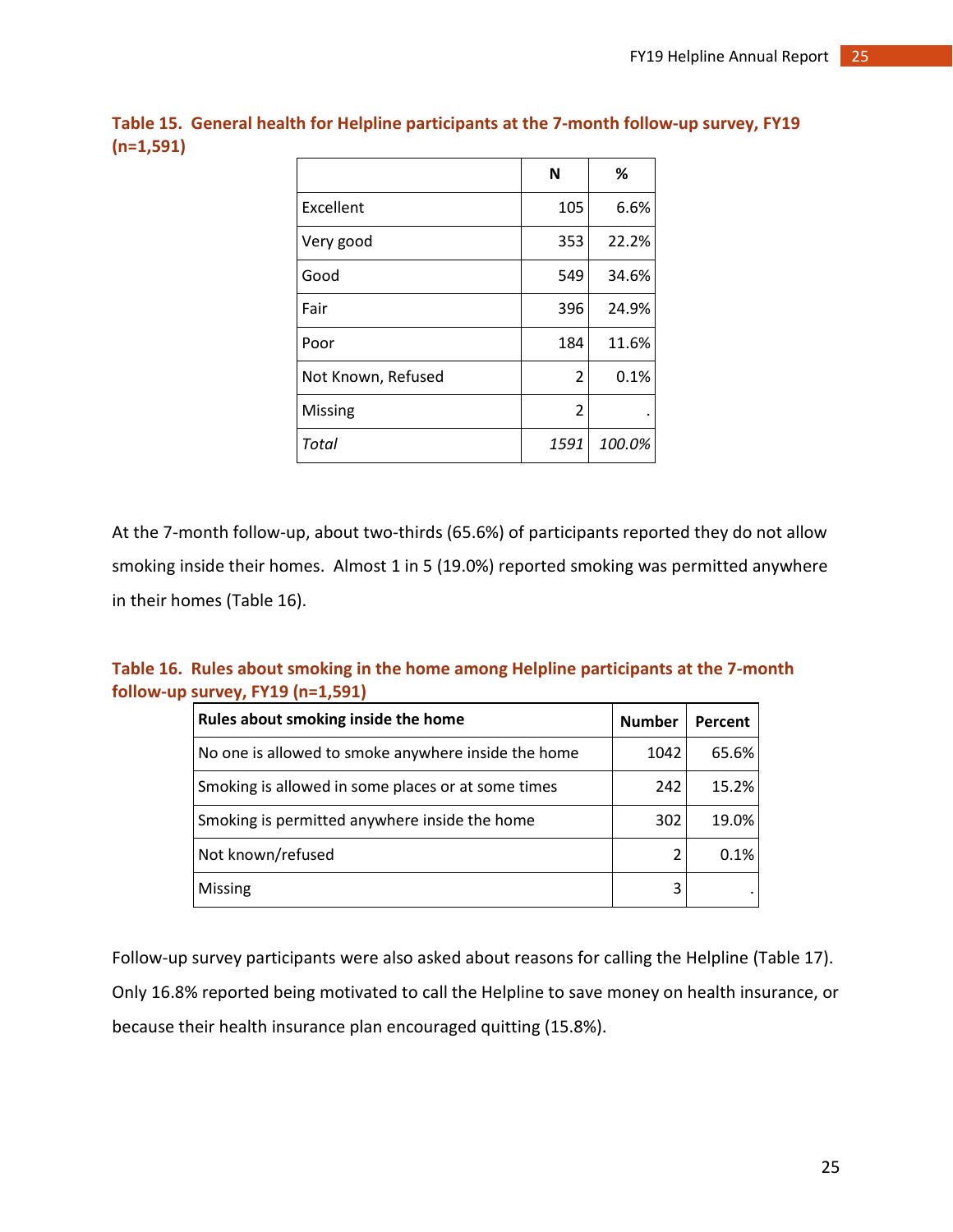| Agree or strongly agree with the following reasons | Percent |
|----------------------------------------------------|---------|
| To save money on health insurance                  | 16.8%   |
| Health insurance plan encouraged quitting          | 15.8%   |

**Table 17. Reasons for calling the Helpline among Helpline participants at the 7-month followup survey, FY19 (n=1,591)**

#### <span id="page-25-0"></span>**Conclusions**

This evaluation report demonstrates stable registration patterns as compared to FY18. While the transition to a new service delivery platform impacted the format and timeliness of Helpline registration data significantly, consistency and quality of the data were maintained. One notable change in registration data is that participants can now report multiple race groups, and in fact, 5% of registrants identified as more than one race.

While the number of referrals received by health care providers and health systems was 20% higher in FY19 as compared to FY18, the referral "connection rate" was lower than what has been observed in the past. Only 12.9% of referrals actually resulted in a Helpline registration. Thus, although the number of referrals across fax, online and electronic mechanisms continues to increase, the proportion being reached by the Helpline and registering for services is on the decline. Most alarming was the 4,286 tobacco users who were referred to the Helpline, successfully contacted by the Helpline, but then declined services. This represents nearly 20% of all referrals. An additional area of concern is that over half of referrals were unreachable, 52%.

Almost half (46%) of tobacco users chose Individual Services, which could include one or more of the following: a 2-week starter kit of NRT, text messages, emails, web-based support and a quit guide. Another 31% enrolled in the multiple call proactive telephone program, and 11% enrolled in the single call telephone program. Although the multiple call program includes up to five proactive calls with a Quit Coach, the average number of completed intervention calls in